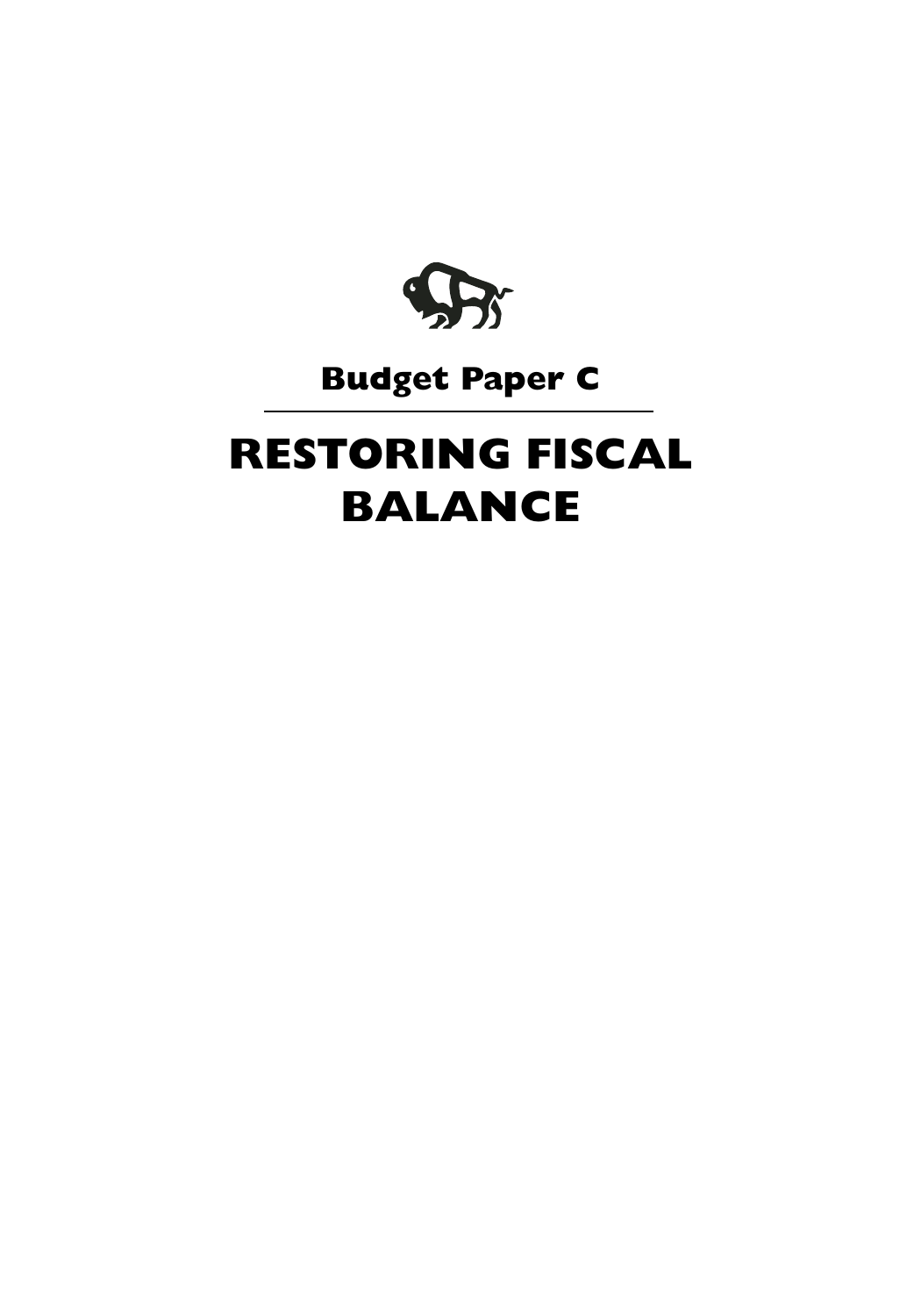## **RESTORING FISCAL BALANCE**

| <b>Contents</b> |  |
|-----------------|--|
|                 |  |
|                 |  |
|                 |  |
|                 |  |
|                 |  |
|                 |  |
|                 |  |
|                 |  |
|                 |  |
|                 |  |
|                 |  |
|                 |  |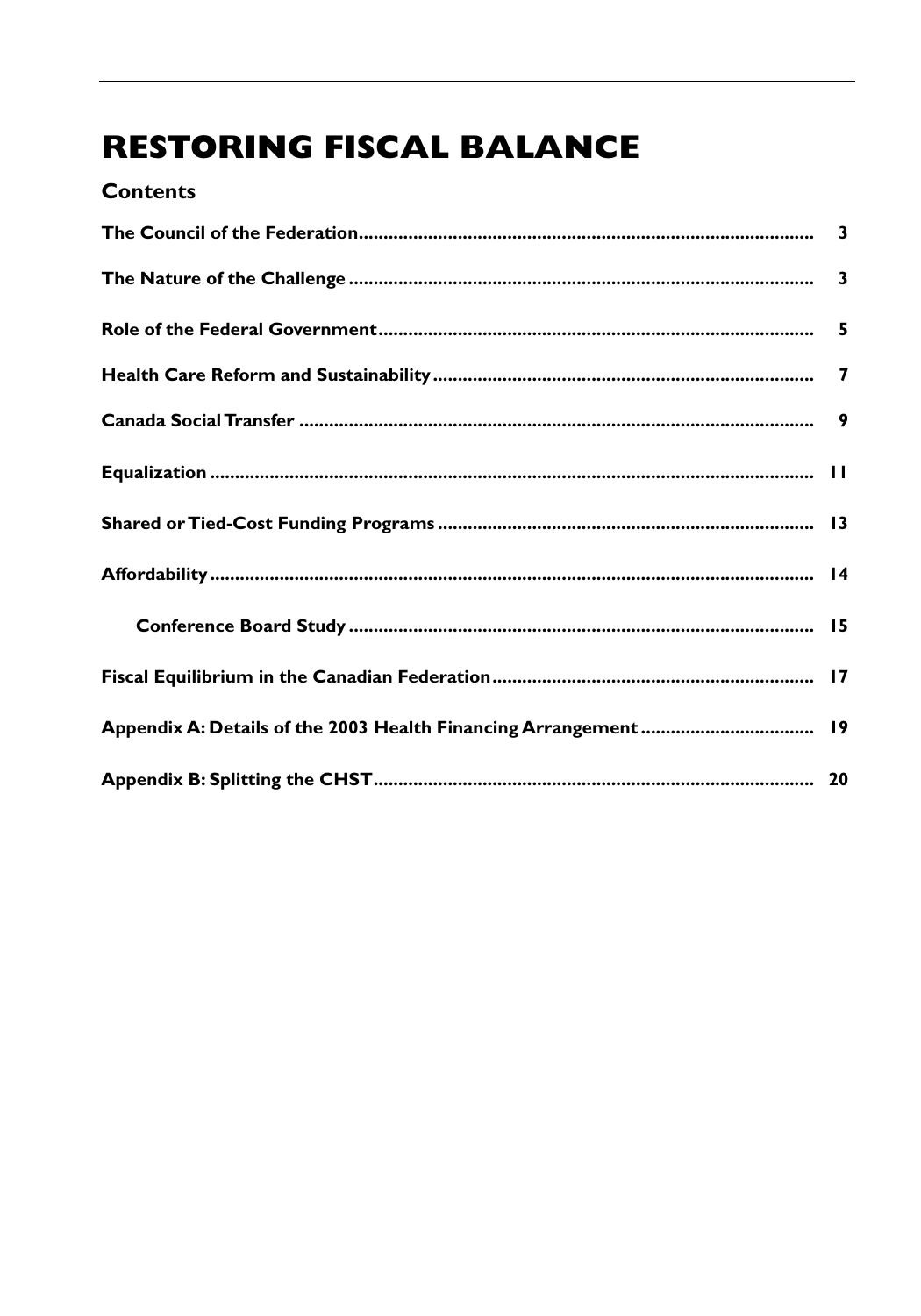## **RESTORING FISCAL BALANCE**

To succeed as a country, Canada needs effective federal and provincial/territorial institutions and fiscal arrangements. The creation of the Council of the Federation represents an important step in this regard, bringing together the provinces and territories for the purpose of improving working relations with each other and the federal government.

Demographic forces are such that within the next five years, Canadians on the leading edge of the baby boom will be reaching retirement age and starting to leave the active labour force. Also, within the next decade, the costs associated with the ageing of the population will begin to be reflected in health budgets throughout the country. The revenue and cost implications of these trends are such that, without a fairer sharing of the costs with the federal government, provinces and territories will face severe resource constraints over the foreseeable future.

In February, the Conference Board of Canada produced a study looking at the fiscal prospects of both orders of government out to  $2020<sup>1</sup>$ . A key finding of the study was that, in the absence of any major new policy initiatives, the federal government is expected to post increasingly large surpluses over the long term. Moreover, the magnitude of these surpluses is expected to significantly exceed provincial/territorial deficits, which the Conference Board projects will persist over the next two decades. This suggests that Canadians already pay enough in taxes to fund the activities of government as a whole, and that the problem is one of matching revenue up with the government that supplies the service. For provinces and territories, this means that, if a rebalancing of resources with responsibilities could be achieved, they need not be faced with the dilemma of either having to run deficits or compromise on other important economic and social programs in order to fund health care.

*The creation of the Council of the Federation represents an important step, bringing together the provinces and territories for the purpose of improving working relations with each other and the federal government.*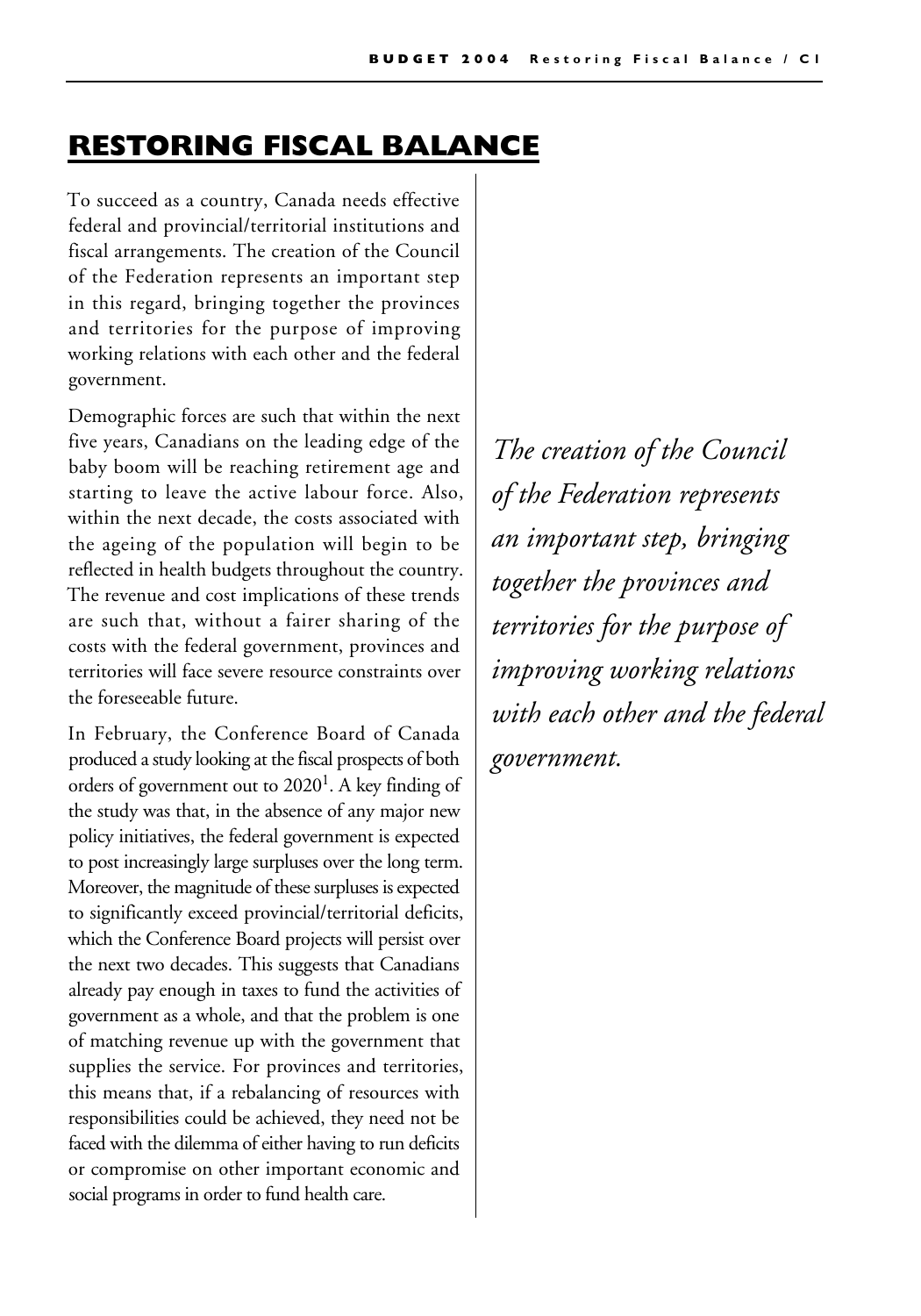*... achieving a proper balance between social and economic priorities is key to improving Canada's standard of living and the quality of life it offers its citizens*

While tools exist to solve the distribution problem, governments collectively lack effective institutional arrangements to give force and direction to them. This is important, since achieving a proper balance between social and economic priorities is key to improving Canada's standard of living and the quality of life it offers its citizens.

Federations around the world use a variety of mechanisms to address the problem of balancing resources with responsibilities. Some, like Australia, India and South Africa, have independent commissions that make recommendations on the division of revenue-raising capacity and transfer payments. Some, such as Germany and the United States, have effective regional representation through a second legislative chamber, with powers over national program spending and transfer payments. In Canada, we have relied on a set of meetings of officials, Finance and other program Ministers, and First Ministers to discuss arrangements. This process is known as "executive federalism."

Through the 1960s and into the 1970s, these mechanisms resulted in major agreements which enabled and cost-shared, usually on a 50:50 basis, the major social programs which have become the foundation of the Canadian identity – the Hospital and Diagnostic Services Act and Medicare, the Canada Assistance Plan for social services, and the Postsecondary Education Funding Act. Prior to this, in 1957, the Equalization Program was instituted.

Unfortunately, for the last quarter century, agreements have been amended through unilateral federal action, breaking the covenants of the original agreements. These actions have reduced the federal contribution to health and social programs, and resulted in the fiscal imbalance identified in the Conference Board's study.

The Prime Minister and many Premiers have called for a new era of federal-provincial relations. The Government of Manitoba wants to be in the forefront of establishing this new relationship.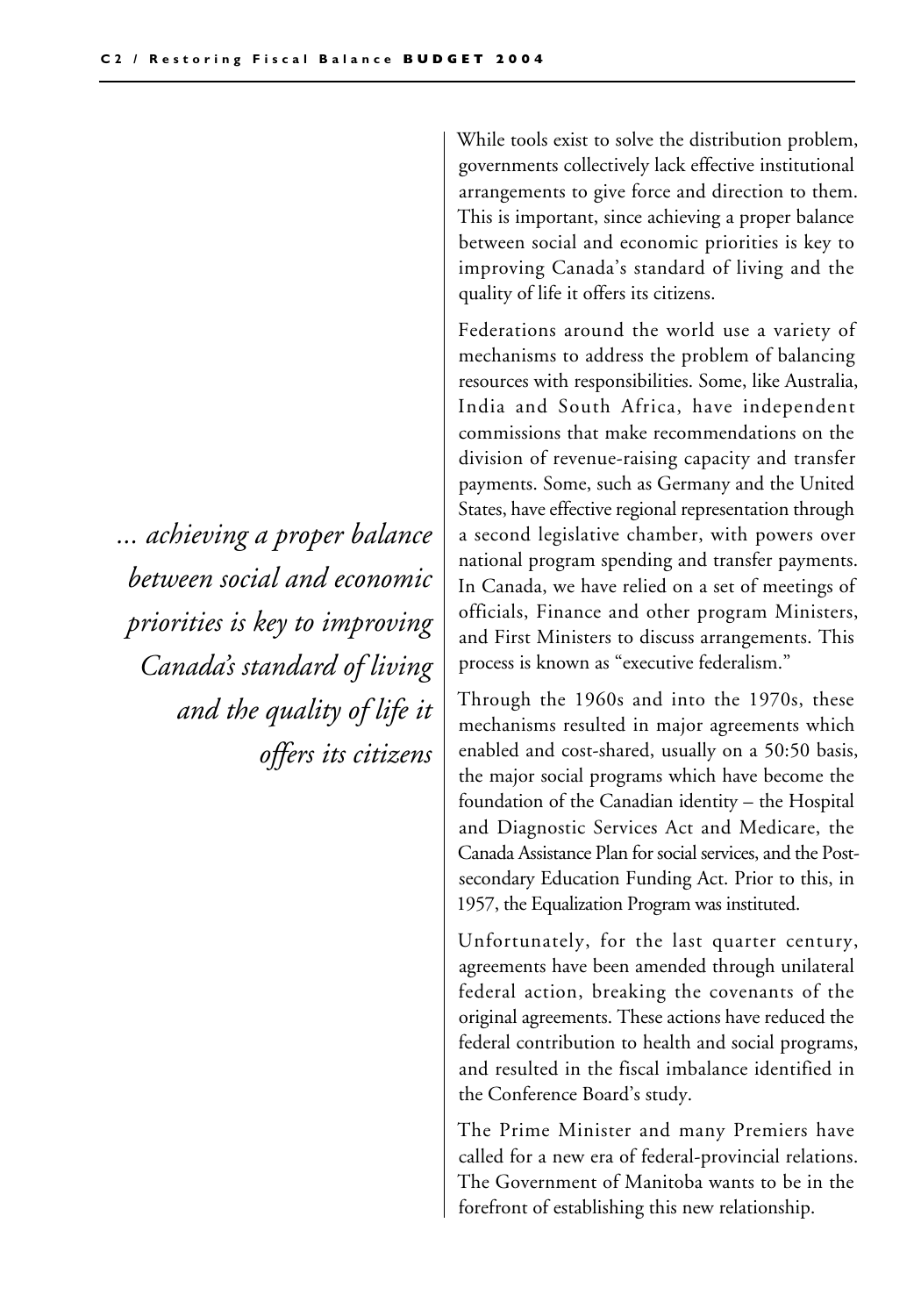#### ■ **The Council of the Federation**

On December 5, 2003, Canada's Premiers signed the founding agreement of the new Council of the Federation. The Council, which is comprised of the thirteen Premiers of the provinces and territories, builds on the annual conferences of Premiers which began in 1960.

Premiers recognized the need to develop a new institution to enhance provincial-territorial collaboration, and develop more effective relations with the federal government. In seeking to better meet the current and changing needs of Canadians, Premiers identified several key objectives:

- a) strengthening interprovincial-territorial cooperation, forging closer ties between the members and contributing to the evolution of the Canadian federation;
- b) exercising leadership on national issues of importance to provinces and territories and in improving federal-provincial/territorial relations;
- c) promoting relations between governments which are based on respect for the Constitution and recognition of the diversity within the federation; and
- d) working with the greatest respect for transparency and better communication with Canadians.

As improving federal-provincial relations is one of the primary objectives of the Council of the Federation, a key question is, what should be the role of the federal government in addressing the present and future challenges facing the Federation?

#### ■ The Nature of the Challenge

There are many challenges to maintaining fiscal equilibrium in a federal state. However, to be effective in meeting the needs of its citizenry, a workable balance needs to be struck in terms of sharing the responsibility for providing services and the sharing of resources to address them.

#### **PRINCIPLES AND MECHANISMS**

*The principles that must guide intergovernmental fiscal relations include the following.*

- **Adequacy and Sustainability:** *Ensuring that financial resources match the cost of providing priority public services, given the revenues that are available to governments over the immediate and longer term.*
- **Equity:** *Ensuring, on behalf of all Canadians, that provinces are able to maintain comparable levels of public services at comparable levels of taxation.*
- **Efficiency:** *Ensuring that the fiscal environment in Canada is such that business decisions, especially with respect to location, are made on the basis of economic factors, rather than on differences in "net fiscal benefits" (the difference between taxes paid and benefits received in a given province as compared to that offered by other provinces with differing fiscal capacities).*
- **Transparency and Accountability:** *Ensuring clear information on funding and expenditure is provided by each order of government in respect of the public services provided to the public (outputs) and the benefits (outcomes) derived. This also means that governments take responsibility for their decisions about financing and/or service delivery.*

*These principles must be applied to the Canada Health and Social Transfers and the Equalization Program, in order to achieve a fiscal balance between the resources and responsibilities of the federal and provincial governments, in a way that addresses the fact that revenue-generating capacities differ among provinces. They should also appy to the broader range of federalprovincial programs.*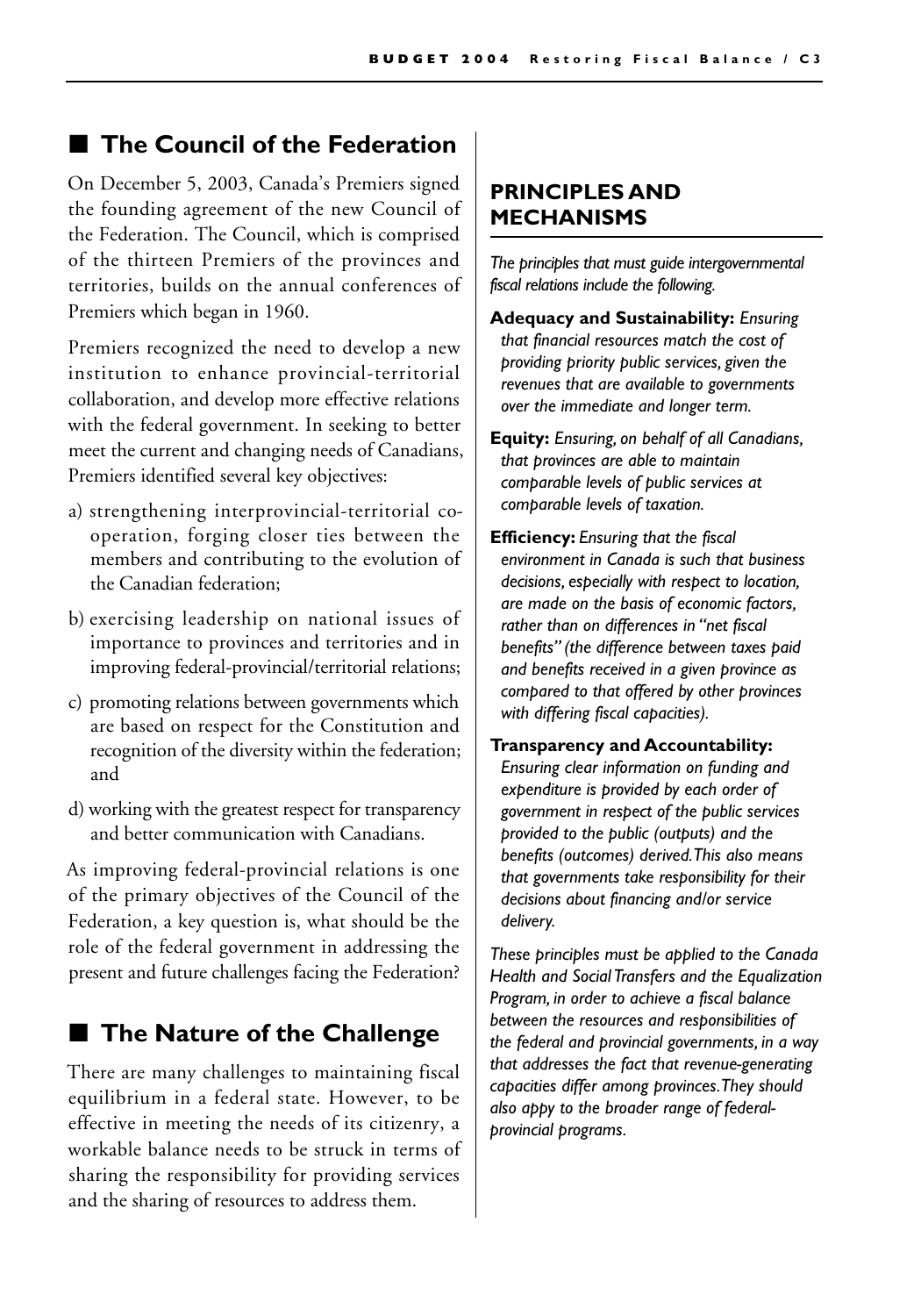*…the federal government has, over the past decade, structured its financial obligations with respect to transfer payments to provinces and other programs so that it is not exposed to program cost pressures or the cyclical risk on the social program side associated with an economic downturn*

Under Canada's Constitution, provinces are charged with the responsibility for providing health care, education and social services. To fund these and other important public services, they have access to broad powers of taxation. However, the capacity to generate the revenue necessary to fund these programs is unevenly distributed across provinces. Provinces are currently hard-pressed to meet the demands of health care, education, social programs and infrastructure while maintaining balanced budgets and commitments to tax competitiveness. Given current fiscal capacity and program commitments, provinces are finding it increasingly difficult to deal with the consequence of slower economic growth and the economic costs associated with major unforeseen disruptions, like BSE or SARS, and natural disasters, such as droughts, floods and forest fires.

At the same time, studies indicate that, in the absence of any new major policy initiatives, the federal government could post increasingly large budgetary surpluses over the foreseeable future without having to increase taxes. In addition, the federal government has, over the past decade, structured its financial obligations with respect to transfer payments to provinces and other programs so that it is not exposed to program cost pressures or the cyclical risk on the social program side associated with an economic downturn. Indeed, transfers in respect of health and other major social programs are provided as block payments which are unrelated to actual provincial program costs or funding needs.

In these circumstances, without the benefit of adequate federal transfer payments, the majority of the provinces face the prospect of either reducing access to, or quality of, public services below current standards, or resorting to increases in taxes or fees. This dilemma underscores the need for effective institutional arrangement so that priorities can be arbitrated and reasonable fiscal equity among provinces (horizontal balance) and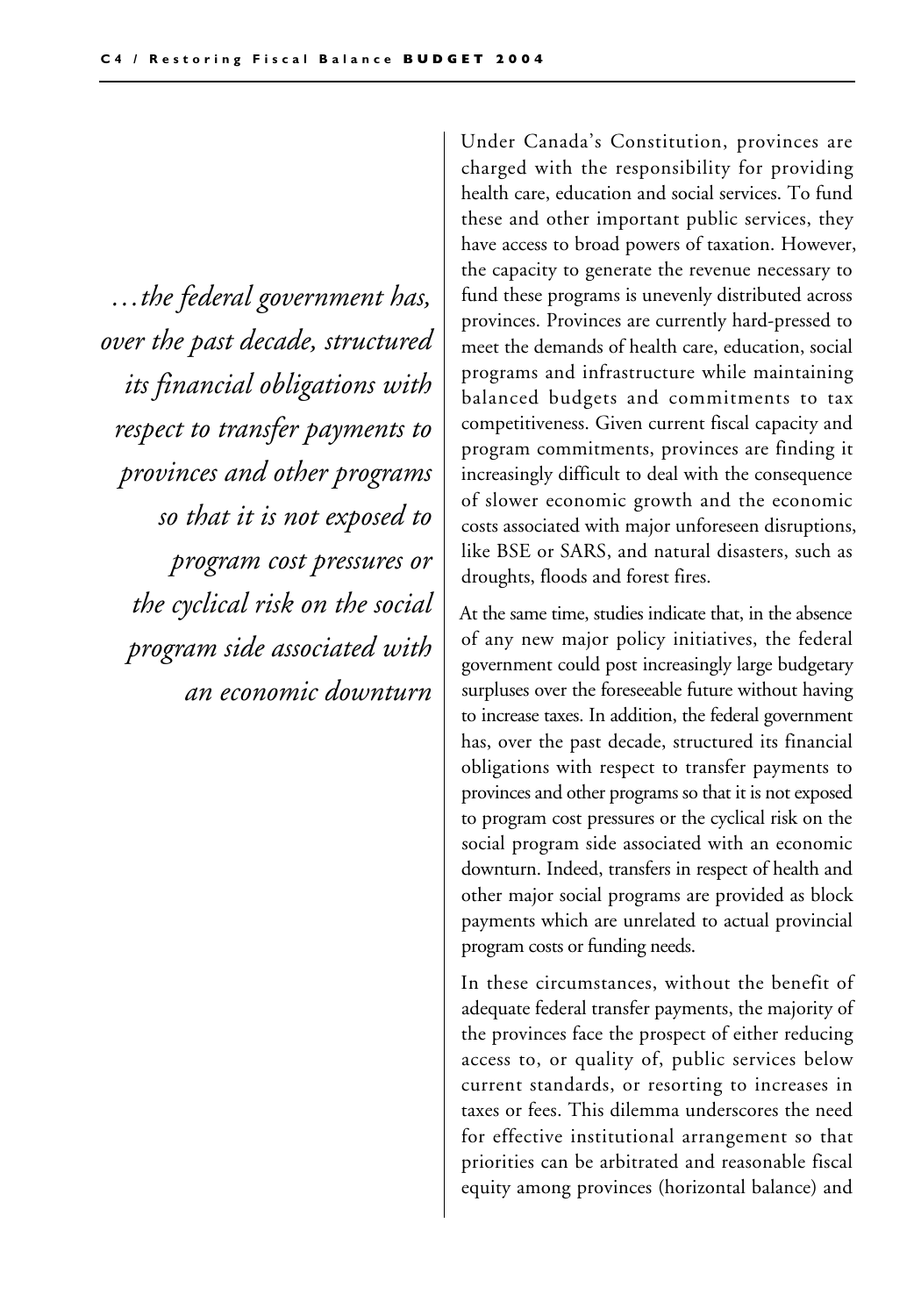between the federal and provincial governments (vertical balance) achieved. It is clear that these fiscal imbalances can, and must, be addressed.

The creation of the Council of the Federation may be understood as an evolutionary step in developing the institutions needed to make federalism in Canada work more effectively. It offers a more structured framework for co-operation and co-ordination among provinces and territories and with the federal government. In this regard, it provides provinces and territories with an opportunity to more clearly articulate the kind of partnership they are looking for with the federal government.

At its February 2004 meeting, the Council of the Federation laid out its plans for discussing health care reform and sustainability and the enhancement of the Equalization Program with Prime Minister Martin at the First Ministers' Meeting scheduled for later in the year. It also announced a health care focussed workplan to examine:

- a) the medium- and long-term impact of key cost drivers in health care;
- b) a sustainable track for health care funding;
- c) the examination of a broad range of health care reform priorities; and
- d) unique challenges faced by rural and remote communities.

## ■ **Role of the Federal Government**

The federal government has played a role in funding a wide variety of major and minor programs that fall under provincial jurisdiction for more than 100 years. Since World War II, it has played a key role in funding major social programs like public health care, and in designing transfer programs like Equalization, both of which have become defining features of the federation.

#### **HEALTH CARE CONTEXT**

*Health care costs in Canada are currently about 10% of GDP, up from 9% five years ago. In the U.S., over the same period, health care costs have risen to 15% of GDP, from 13%.* 

*Considering the fact that when Medicare was first introduced in Canada in 1966, health care costs in both countries were about 6% of GDP, it is clear that Canada's model of health care delivery and administration has been relatively more successful in managing cost pressures.* 

*However, there remain significant challenges in adequately servicing a population that is both ageing and geographically dispersed. In this regard, there continues to be a number of areas where substantial resources and reform are yet required.*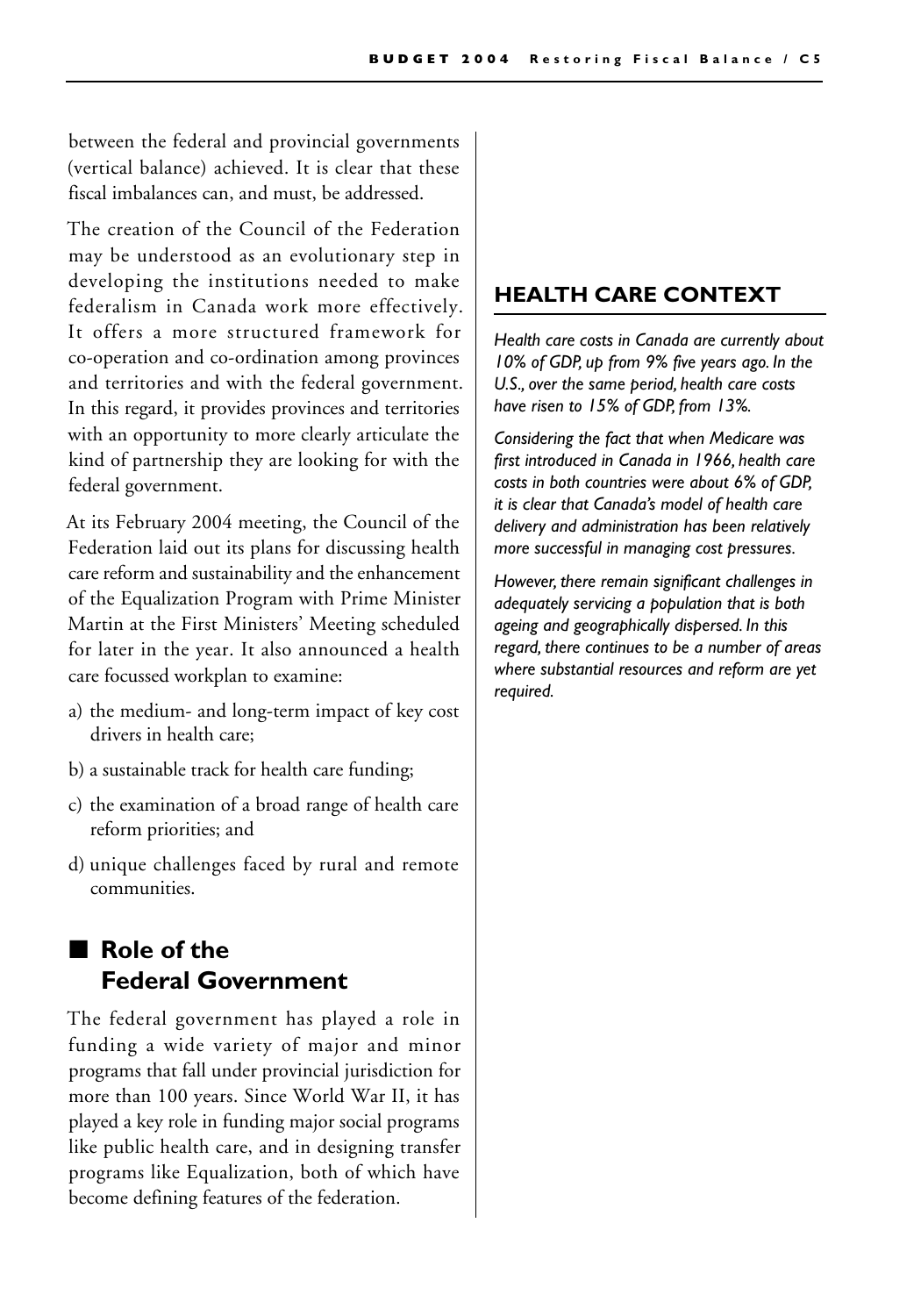*The Equalization Program, the principle of which is enshrined in the Constitution, is the backbone of federalprovincial fiscal arrangements.*

With the Equalization Program and the Canada Health and Social Transfers, Canada has the basic fiscal mechanisms in place to address the main priorities of Canadians. What is currently lacking is the commitment to fully utilize them in a way that is effective, accountable and transparent to the public. For these mechanisms to meet both current and future challenges, what is needed is a funding partnership between the federal and provincial/ territorial governments that assures adequate resources are devoted to addressing them.

The federal government is involved in funding provincial programs in several different ways, and through them addresses, to a degree, the fiscal imbalances between it and the provinces and those among provinces.

Through the Canada Health Transfer (CHT) and Canada Social Transfer (CST) the federal government provides all provinces and territories with cash payments to help defray the expense of major social programs like health, post-secondary education, early childhood development and social services. In so doing, the fiscal imbalance between the two orders of government is narrowed.

Through the Equalization Program, provinces with lower fiscal capacity are provided with transfer payments that are designed to ensure that Canadians everywhere have access to comparable public services at comparable rates of taxation. It also facilitates growth, stability and the reduction of regional economic disparities. This program, the principle of which is enshrined in the Constitution, is the backbone of federal-provincial fiscal arrangements.

The third tool utilized by the federal government is shared-cost or tied-funding arrangements. Over the past several decades, it would appear that they have become a preferred mechanism for influencing provincial/territorial government spending decisions and priorities. Provincial/ territorial experience with these programs has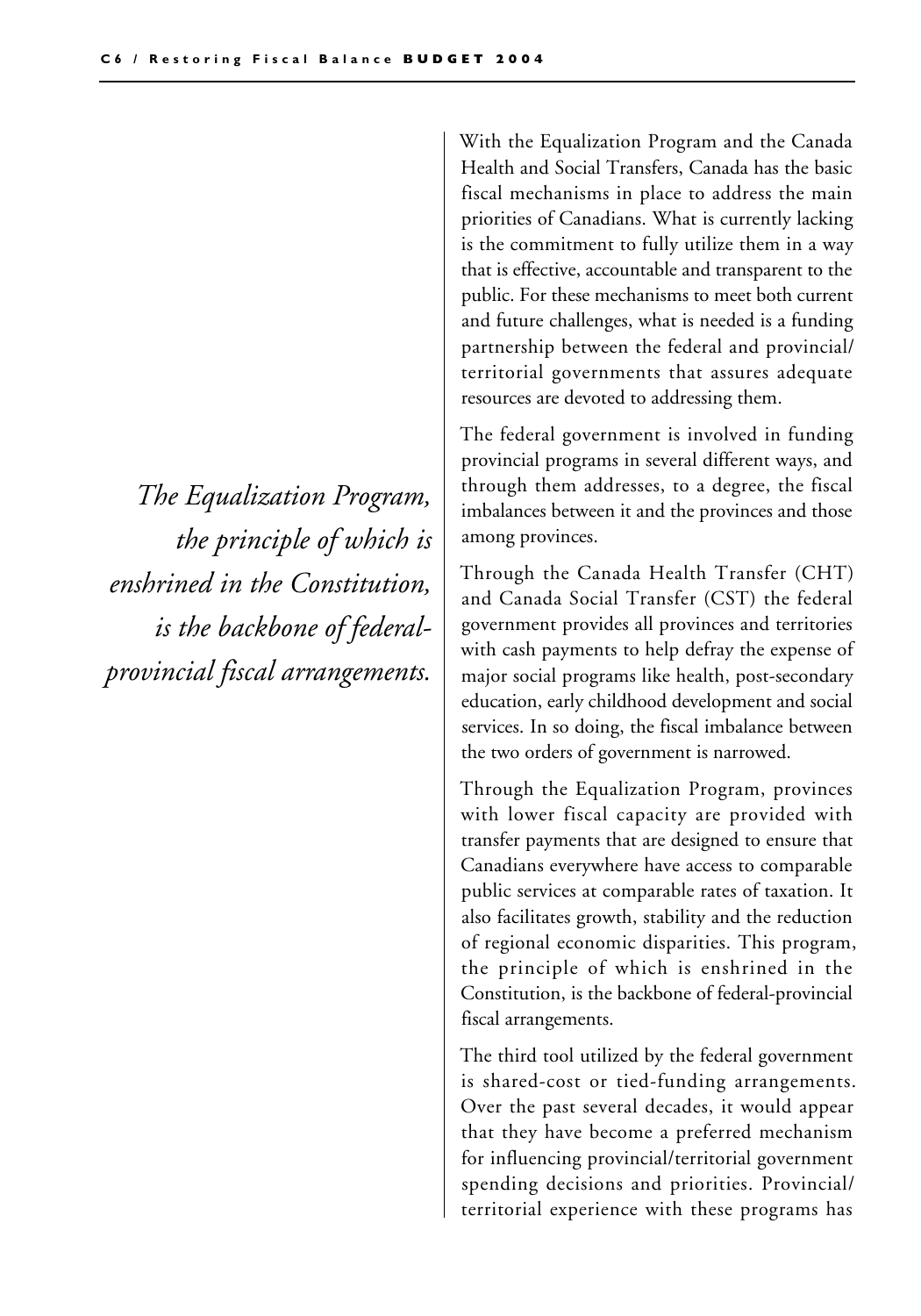been mixed. While some arrangements reflect effective negotiation and shared priorities, others have resulted in duplication of effort, conflicting programs and inefficient utilization of resources.

## ■ **Health Care Reform and Sustainability**

Health care is repeatedly cited by Canadians as the first priority they want to see governments address. They have also made it clear that they expect both the federal and provincial governments to be involved.

Under the 2003 First Ministers' Health Financing Arrangement, provinces and territories will receive funding targeted for reform of the health care system, and one-time supplements to the CHST to deal with existing problems. However, no additional funds were provided to the CHST base to help provinces and territories fund core health and other social services, beyond what had previously been announced in the October 2002 Economic Statement (see Appendix A).

There is consensus among provinces and territories that the amount of money provided by the federal government for health reform is insufficient to fully implement plans to restructure the health care system. The \$7.5 billion committed by the federal government for health reform initiatives over the first three years of the Arrangement is half of what was recommended in the Romanow Report<sup>2</sup> and by Senator Kirby's Committee<sup>3</sup>. This has opened up what has been termed the "Romanow Gap" the \$7.5 billion shortfall in federal funding for health reform (see Chart 1).

Arguably, the orientation of the reform initiatives outlined in the 2003 Health Funding Arrangement is to improve access to care and expand the range of services that are covered by the public health system. While these reforms may improve the quality and quantity of health services, they will

#### **Federal Response to the Romanow Commission Chart 1**



Sources: Finance Canada and Manitoba Finance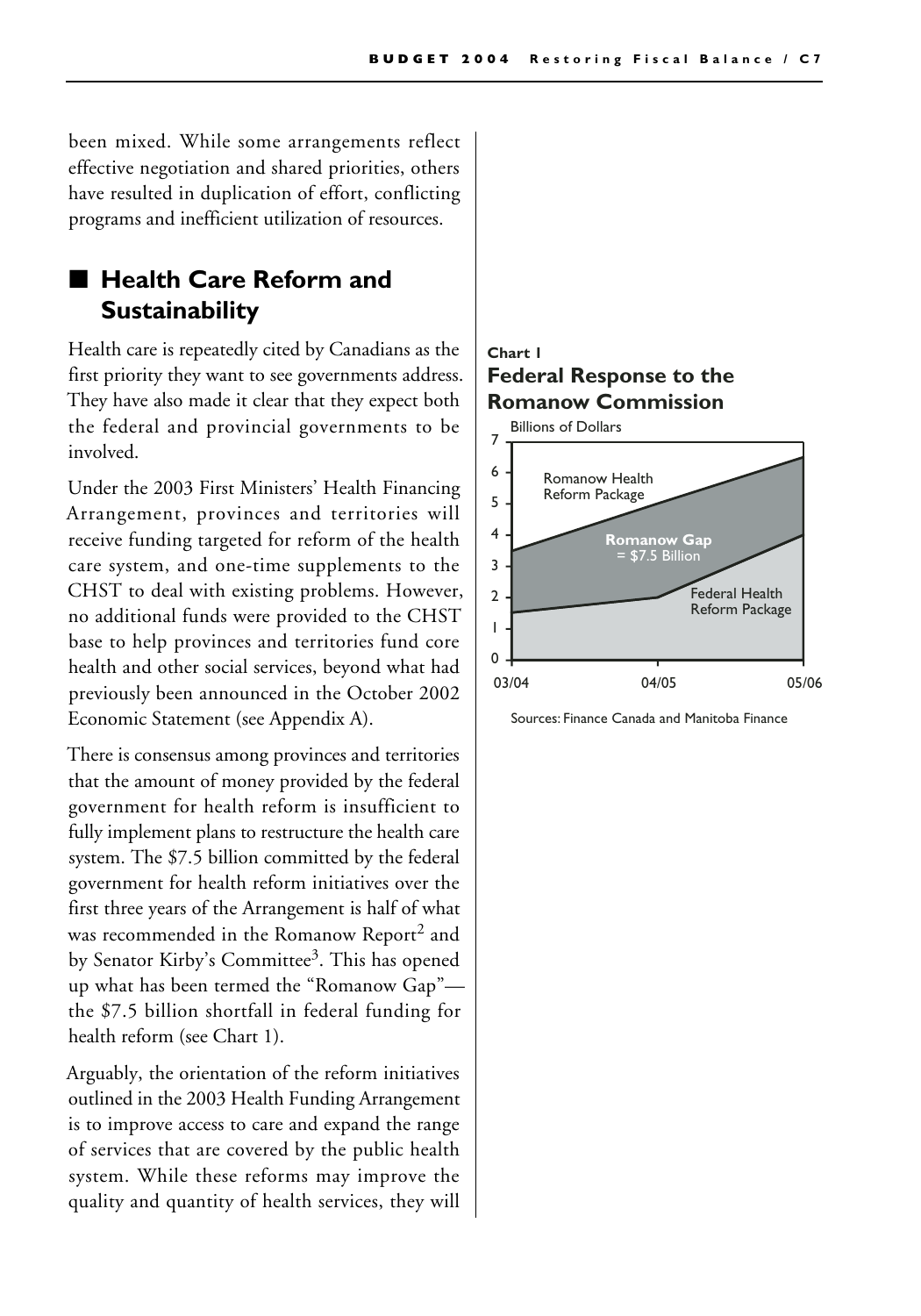**Shortfall in Funding for Major Social Programs Chart 2**



Sources: Finance Canada and Manitoba Finance

not reduce the cost of providing health care or moderate its rate of growth. While issues such as waiting lists and shortages among health professionals will require higher levels of funding, reforms which more fundamentally address expectations and utilization are required to place health care costs on a long-term sustainable track.

The 2003 Health Financing Arrangement provided for substantial amounts of one-time only and tied funding in the first few years. While these funds were helpful in dealing with the more immediate problems facing provinces and territories, they are not a durable solution to ongoing cost pressures. In this respect, the federal provision to make the Health Reform Fund part of the CHT cash base in 2008/09 is a useful model for funding reform initiatives. The federal government should consider applying this model to the Diagnostic/ Medical Equipment Fund and CHST Supplement payments. In regard to the former, funding could, in 2006/07, be added into the CHT to help provinces and territories defray ongoing operating and staff training costs.

Federal funding for health and other social programs is projected to continue to fall short of what has been recommended by Premiers. Based on the schedule of payments in the 2003 federal budget, and independent budget projections over the medium to longer term, the federal share of provincial costs is expected to remain in the 16–17% range. To put this in perspective, the current shortfall of roughly \$5 billion is expected to triple to about \$15 billion by the end of the decade (see Chart 2).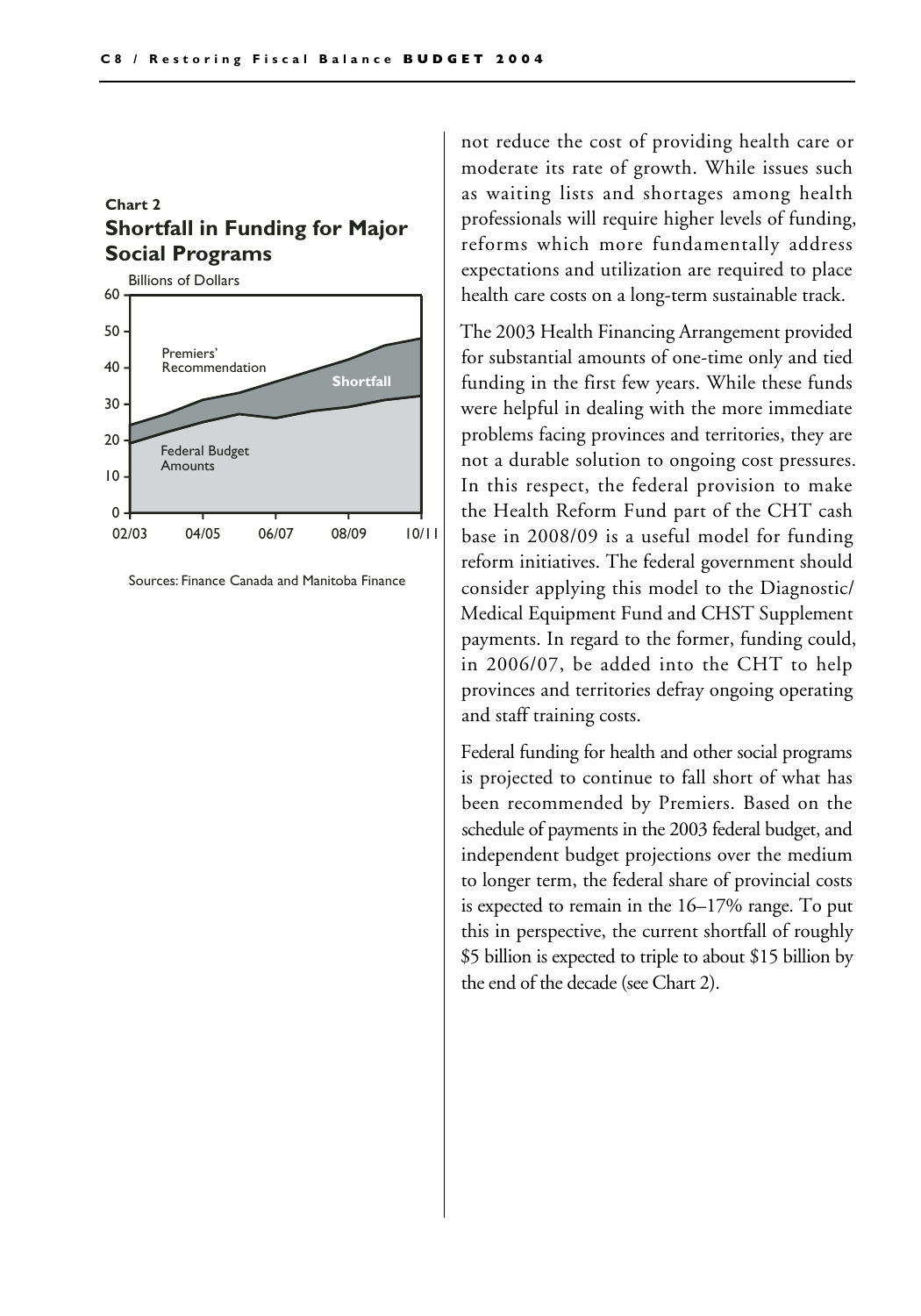#### ■ **Canada Social Transfer**

Given the immediacy of the problems such as those associated with funding health care, BSE, SARS, and forest fires in 2003, funding for postsecondary education and social services has not received adequate public debate. Concerned that this issue was being crowded off of the federalprovincial agenda, Provincial/Territorial Finance Ministers at their June 25–26, 2003 Halifax meeting, stated that

... the Federal Government must work with provinces and territories to ensure that adequate and sustainable funding is available under the new Canada Social Transfer for education and social programs, which is due to be implemented in April 2004.

Against the advice of the Romanow Commission, the federal government is reducing funding for post-secondary education and social services under the CST to a level significantly lower than it did prior to the introduction of the CHST. This decision means that a substantial portion – 60% – of the "advertised" increase in federal funding for health care announced in the 2003 Health Financing Arrangement comes at the expense of existing funding for post-secondary education and social services (see Chart 3). This takes place at the same time as expenditure pressures faced by provinces and territories in funding post-secondary education and social services continue to grow. (See Appendix B for a more detailed analysis of the implications of the federal decision to reduce postsecondary education and social service funding as it moved to split the CHST into separate transfers.)

The 2004 federal Budget also introduced a number of measures to increase university enrolment. Because these measures were taken without consultation and co-ordination with the provinces, they do not adequately take into account the increase in costs that will have to be incurred by universities in terms of infrastructure and hiring of staff to service

#### **Federal Transfers for Post-Secondary Education and Social Services, 1994/95 and 2004/05 Chart 3**

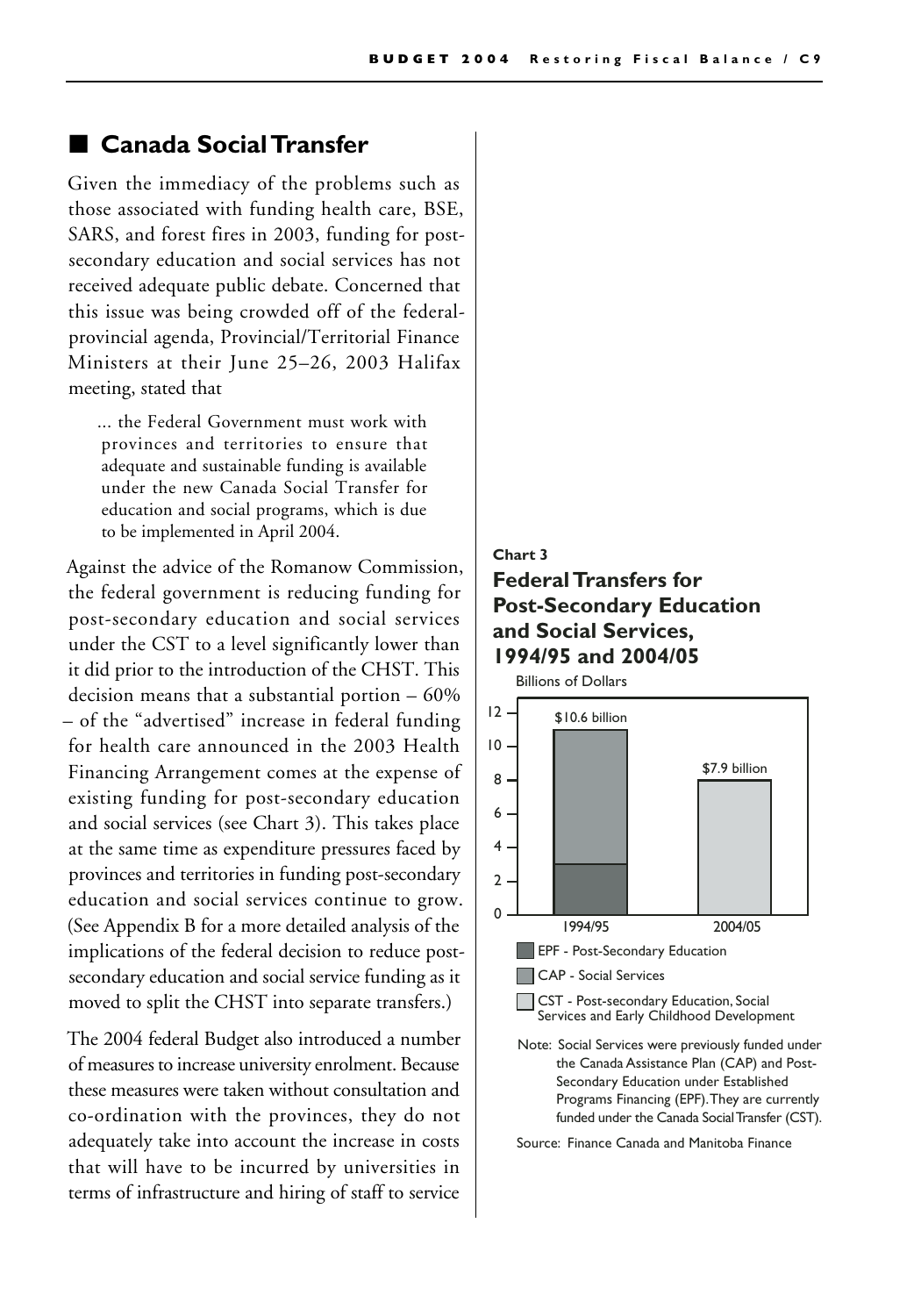#### **SOCIAL UNION FRAMEWORK AGREEMENT**

*In 1999, First Ministers (except the Premier of Quebec) signed A Framework to Improve the Social Union for Canadians, otherwise known as the Social Union Framework Agreement, or SUFA. The SUFA sets out principles related to, among other things, public accountability and transparency, and the involvement of Canadians in the development of social priorities and review of outcomes.*

*It also provides a set of "ground rules" that governments are to use when interacting with each other:*

- *joint planning and collaboration;*
- *reciprocal notice and offers to consult on changes that could significantly impact on other governments;*
- *funding predictability in federal transfers to provinces; and*
- *consultations with provinces when the federal government initiates new Canada-wide programs, to reduce overlap and duplication in delivery of services.*

*Regrettably, the federal government has chosen not to consult with provinces on matters such as the splitting of the creation of the new Canada Health and Canada Social Transfers, nor provide funding predictability in its transfers to provinces. Nonetheless, the principles and rules of conduct embodied in the SUFA are sound, and it remains a potentially important tool for improving Canada's social union and relationships between governments.*

this increase in demand. As noted above, the federal government has introduced these measures at the same time as it has drastically reduced its contribution to provincial funding of postsecondary education. To achieve the desired result of higher enrolments, an approach that balances demand for university places with the supply basics like classrooms, labs and instructors is crucial. Such an approach cannot be properly developed without effective consultation with provinces and territories.

The weakness of the institutional arrangements is underscored by the way in which the CST is being implemented. Although sound principles were established in 1999 concerning consultation and negotiation under the Social Union Framework Agreement (SUFA) for proposed federal actions that impact significantly on provinces and territories, there have never been any federal-provincial/territorial discussions concerning the CST. It seems clear that it would have been useful to apply the SUFA principles, since the federal decision will have a tremendous impact on the ability of provinces to fund both postsecondary education and social services.

While the level of support is of concern to provinces and territories, there is also a question of whether the CST funding principle is appropriate. Under the Canada Assistance Plan there was an equal sharing between provinces and the federal government of the risk associated with an economic downturn. The block funding model instituted along with the CHST is not responsive to changes in need. If Canada were to enter a recession, the full burden of the increase in social assistance costs would be borne by provinces and territories.

In a recent study on post-secondary education<sup>4</sup>, the TD Bank concluded that knowledge has become the most valuable resource of the information age and an increasingly important determinant of wealth worldwide. It has the potential to not only improve Canada's standard of living, but also to significantly narrow income inequalities.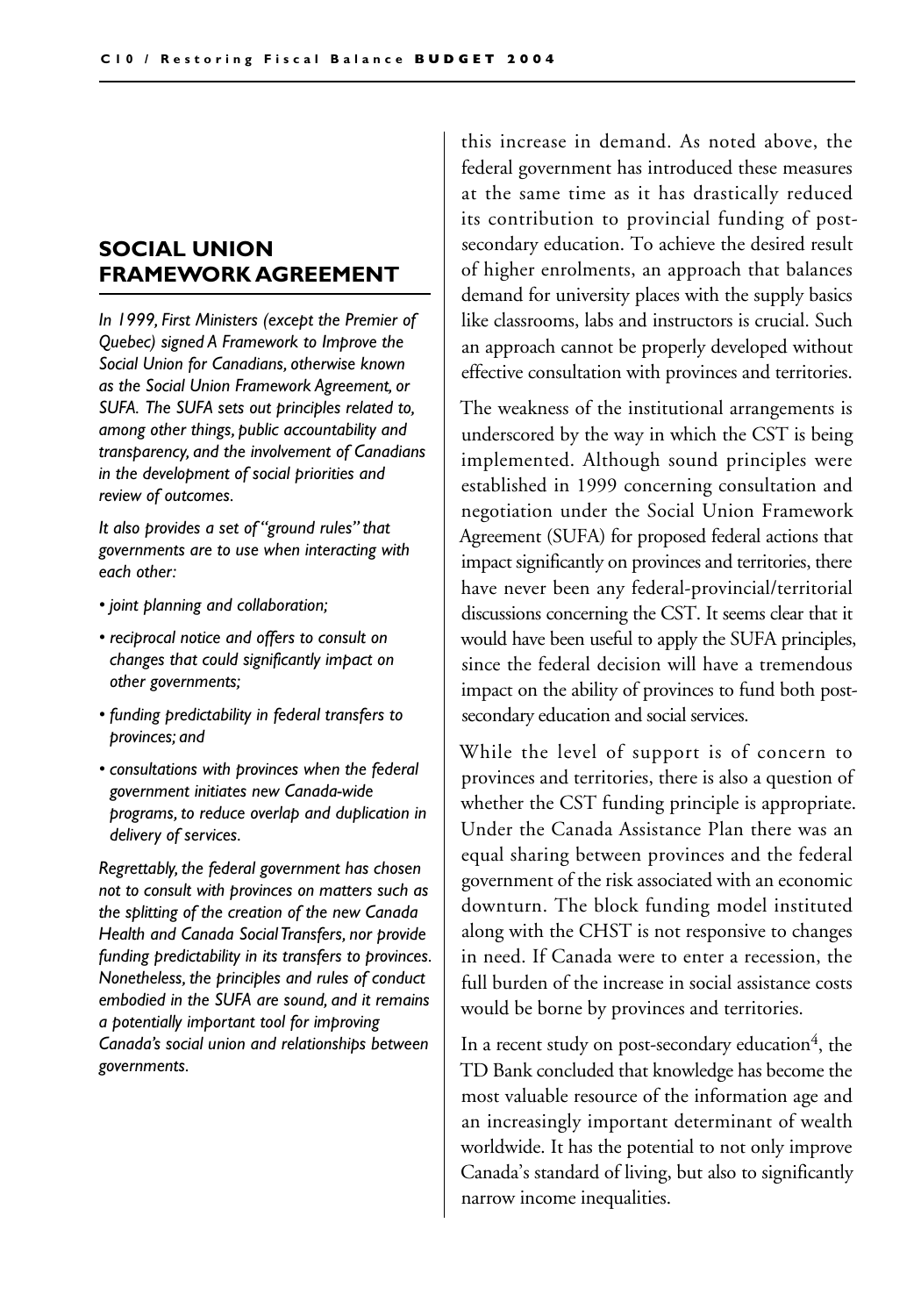The study argues that Canada is not getting the results it is looking for in terms of post-secondary participation, and that funding seems to be central to the problem. It notes that post-secondary education participation rates are well below those of leading OECD countries.

Concern was expressed about rising studentteacher ratios and a range of issues related to increased tuition fees, much higher student debt loads and increased hours devoted by students to paid work while attending university. In this regard, a recent Statistics Canada study notes that tuition fees in 2000/01 accounted for almost 20% of total university revenue, up from 13% a decade earlier. The TD Bank study notes that, according to OECD statistics, funding from governments in Canada account for less than two-thirds of post-secondary educational institutions revenue compared to the OECD average of 77%.

The study argues that the federal government must work with the provinces to achieve better results and that "...the March 23, 2004 Budget should not throw buckets of new money at more random acts of good intention." In this context, there is a need to ensure adequate core funding within the CST for post-secondary education, rather than more piecemeal programs.

## **Equalization**

Canada's Equalization Program was introduced to reduce disparities in provincial fiscal capacity so that Canadians have access to "reasonably comparable services at reasonably comparable levels of taxation" no matter where they live in Canada. All provinces, except Ontario, have received payments under the Program at one time or another. These payments are unconditional and are based on the relative capacity of provinces to raise revenue from a broad range of tax bases, including personal and corporation income taxes.

**"There is no denying that jobs are being shifted to emerging economies, such as China and India. The only effective response is for Canada to move further up the value-added economic chain. We must compete by being smarter, not by being cheaper through lower wages."**

**Time to Wise up on Post-secondary Education in Canada TD Bank Financial Group Special Report March 15, 2004**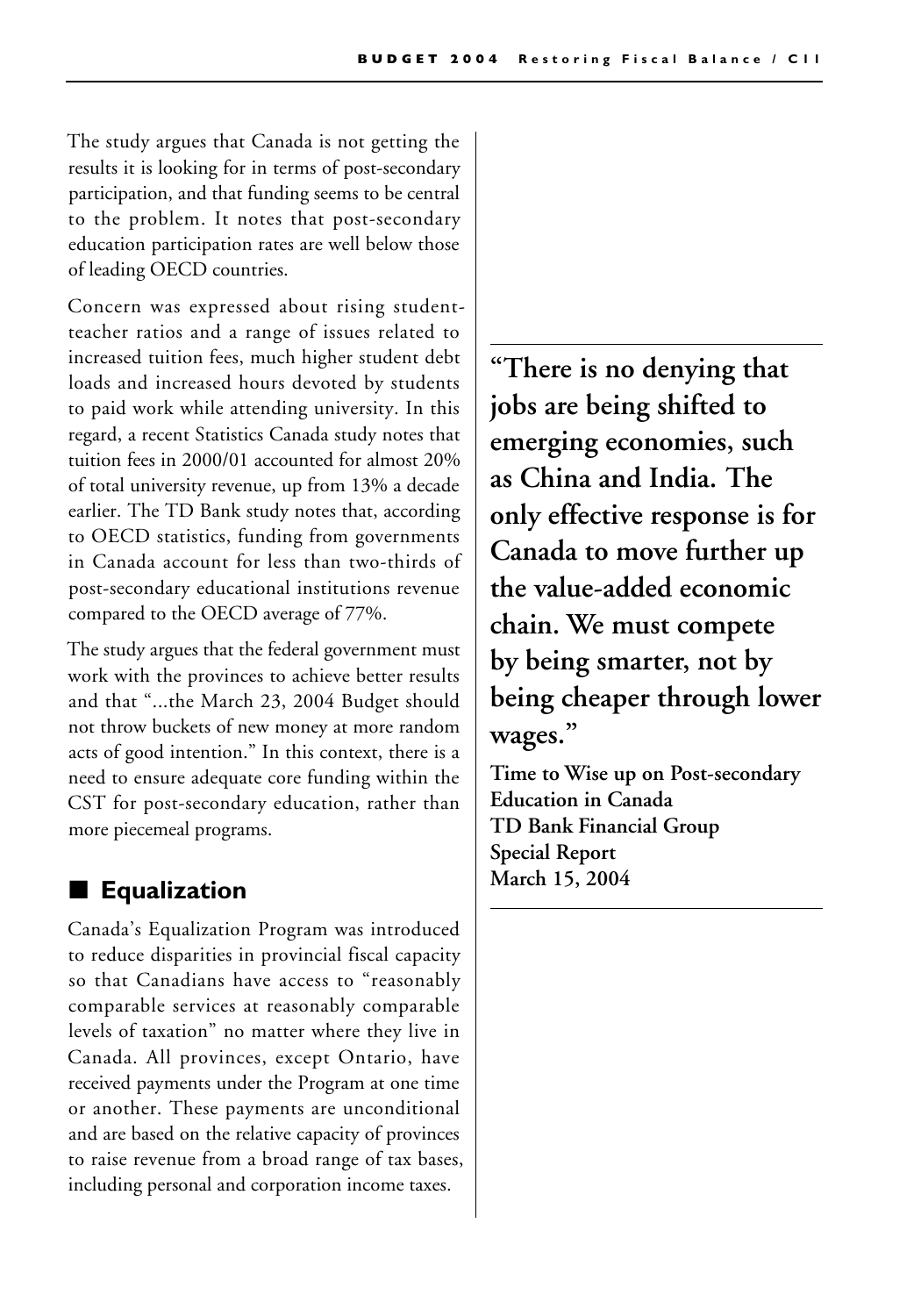



Sources: Finance Canada and Manitoba Finance

The Equalization Program resulted in a more equal playing field across the regions in Canada, providing greater equity in terms of the public services available to citizens, as well as a more balanced distribution of economic growth. A recent study by L.S. Wilson makes the case that the Equalization Program has contributed significantly to Canada's economic growth by reducing economically inefficient "fiscally induced migration."5 Since its inception, per capita fiscal disparities among provinces have narrowed. However, in recent years, modifications to the Program have caused Equalization payments, as a percentage of GDP, to decline markedly (see Chart 4). Moreover, there are signs that fiscal disparities between the provinces are beginning to widen, leading to dislocation of people and skewing business decisions based on assessments of net fiscal benefits – tax loads and service levels – rather than actual economic factors.

At its February 2004 meeting in Vancouver, the Council of the Federation expressed concern that the federal government has not acted on its recommendations to improve the Equalization formula. It is estimated that the long-term cost of restoring the 10-province standard and comprehensive revenue coverage would be in the range of 1.1% of GDP, less than it cost back in 1987/88 when the 5-province standard was completely implemented (see Chart 4). In this regard, it should be noted that the Conference Board's study already assumes a higher level of support for Equalization (0.9% of GDP) than is currently being funded by the federal government (0.7% of GDP). As a result, the incremental cost of fully implementing the package of reforms called for by the Council would likely be about \$3 billion annually – an amount that could be accommodated within projected federal surpluses.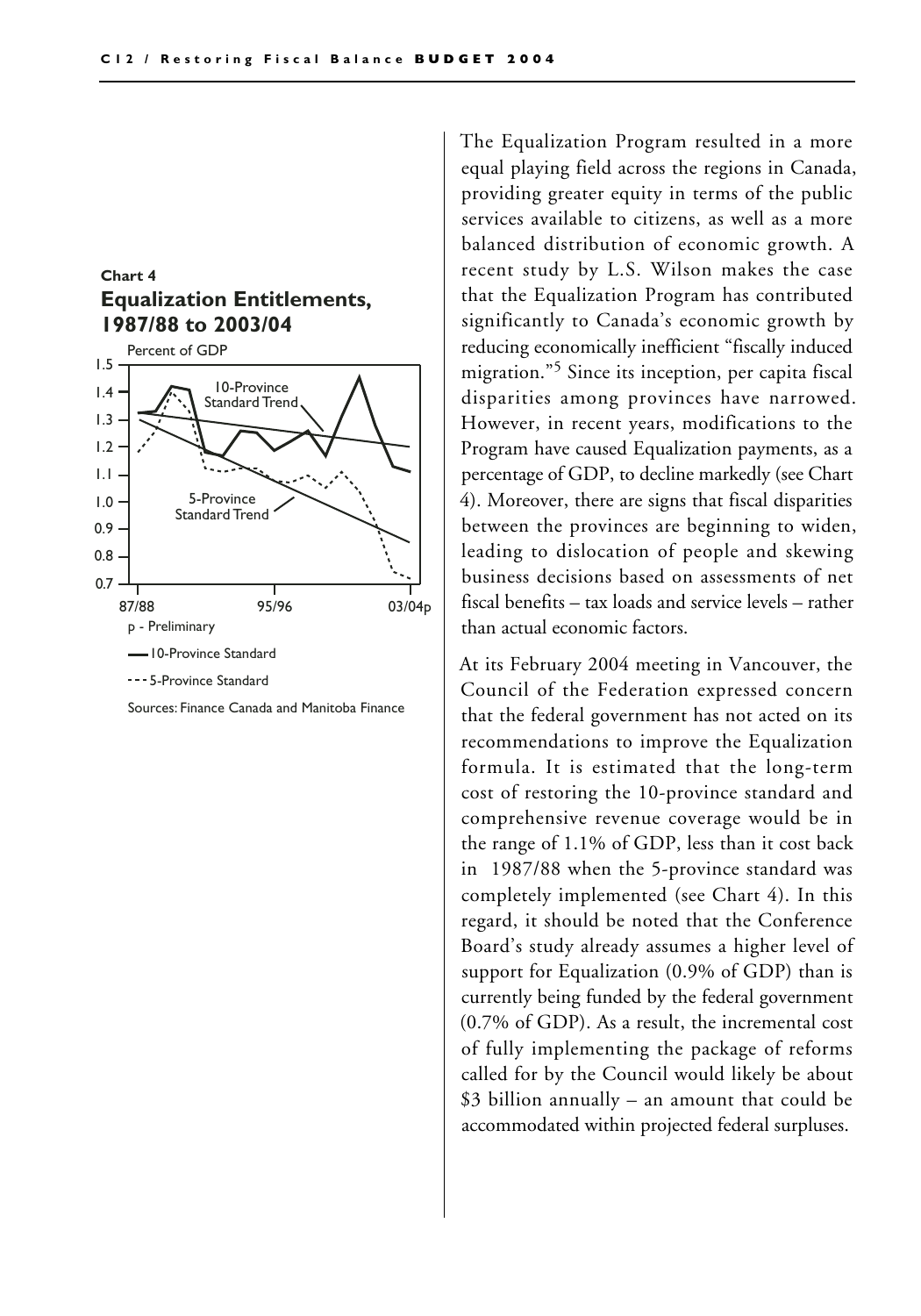#### ■ **Shared or Tied-Cost Funding Programs**

Since the late 1990s, the federal government has increasingly utilized tied-cost funding as a preferred method of implementing new programs and initiatives that fall under provincial/territorial jurisdiction. This accounted for much of the increase in transfers outside of Equilization and CHST (see Chart 5). In a few very specific circumstances, these programs have proven to be quite successful and were welcomed by provinces, however, in many circumstances they were not.

Concern over tied-funding arises primarily because many tied-funding programs have been implemented without provincial consultation or negotiation, even though they affect the provision of services for which provinces have constitutional responsibility. While these programs may be of some merit, participation in them commits provinces to ongoing expenditures. They often include "sustainability" clauses that require the provinces to administer and carry forward these programs long after the federal financial commitment has ended. The arrangements often tend to be relatively inflexible and may not permit the use of more efficient and effective delivery mechanisms.

Since all provinces and territories are hard-pressed to maintain, let alone improve, the major social programs for which they are responsible, there is a sense that funding for these programs distorts spending priorities, and often comes at the expense of funding that could be used for core services, for which there is a clear need. Many of the initiatives could have been accommodated and more efficiently administered through existing provincial programs rather than introducing new "boutique programs."

The public promotion of these new programs, combined with the observed inclination of the

#### **Federal Transfers as a Percentage of Provincial/ Territorial Expenditure, 1983/84 to 2003/04 Chart 5**



Source: Finance Canada and Manitoba Finance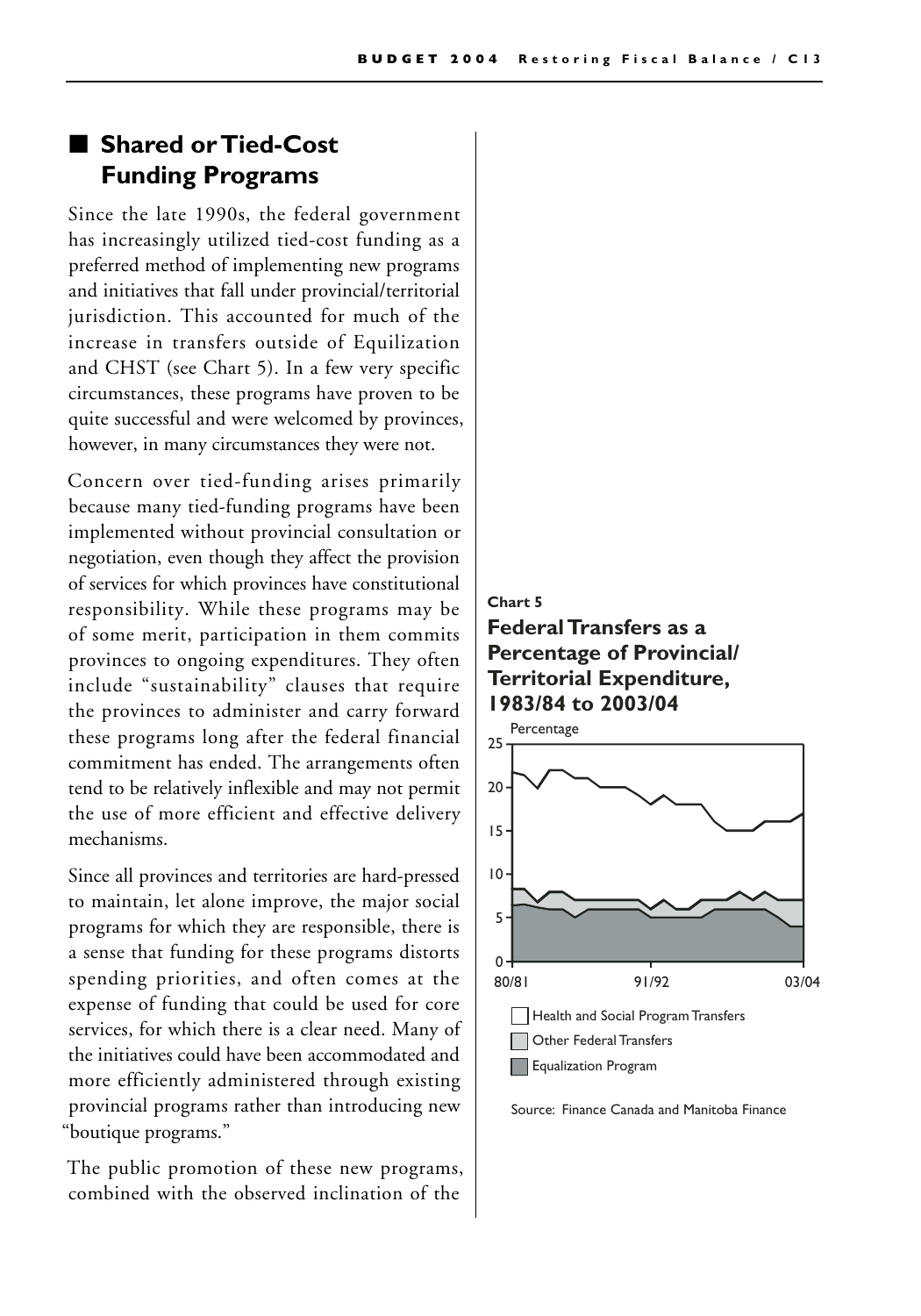*Tied-cost programs have the potential to worsen fiscal imbalances among the less affluent provinces, who either cannot afford to take full advantage of the programs or are "induced" to do so at the expense of core program funding, tax cuts or debt reduction.* 

federal government to approach community organizations and municipal governments prior to engaging in discussions with provinces, strengthens both public demand and expectations, making it more difficult for provinces to resist participation.

Tied-cost programs have the potential to worsen fiscal imbalances for the less affluent provinces, who either cannot afford to take full advantage of the programs or are "induced" to do so at the expense of core program funding, tax cuts or debt reduction. With most provinces having difficulty just balancing their budgets in 2004/05, the lack of discretionary revenue threatens to widen the disparity between them and the more affluent provinces.

As noted above, the instances where shared-cost programs have worked are those in which the intent and spirit of the principle underlying SUFA have been honoured. In this regard, it is clear that the federal, provincial and territorial governments have agreed on how to constructively work through funding priorities; the challenge is to actually follow through on them.

## ■ **Affordability**

In the long run, our country's capacity to meet the priorities of its citizens is limited by growth in our economy. Fiscal arrangements that overburden the country with taxes, saddle one order of government with unnecessarily large debt loads or constrain efforts to promote productivity and growth, stand in the way of achieving better living standards and a higher quality of life for all Canadians.

While provincial governments recognize that managing the health care system is in many ways the single most important job they do on behalf of their citizens, it is clearly not the only one. Canadians also value economic wellbeing, job opportunities, safe communities and a healthy environment. With health care costs outstripping the ability of provincial governments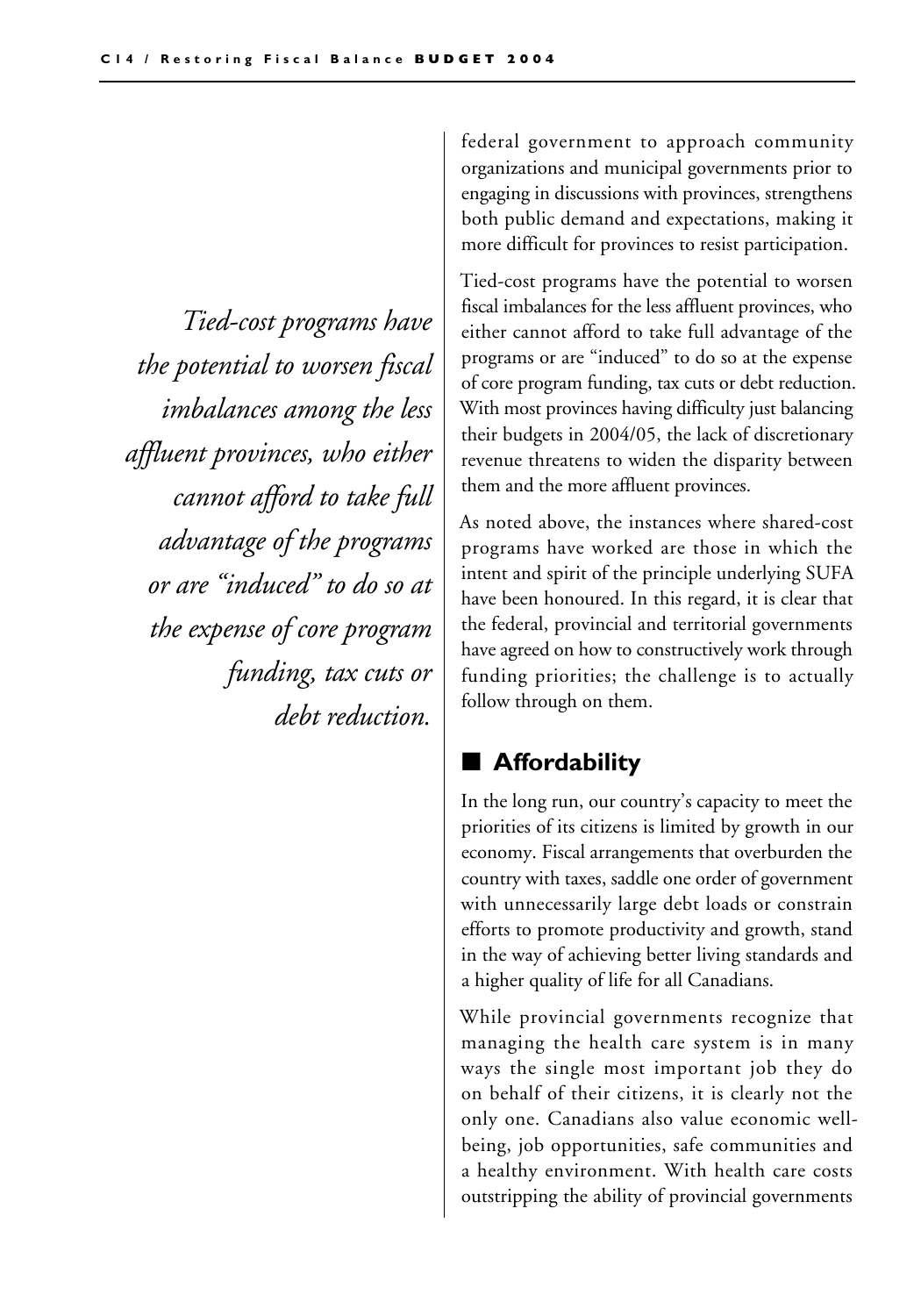to fund it out of current revenues, a dangerous and untenable situation is evolving. As noted above, other economic and social programs contribute to productivity growth and are key to future improvements in our standard of living. However, health care demands are currently crowding out needed funding for these other important programs.

#### **Conference Board Study**

In February 2004, the Conference Board of Canada released a study titled Fiscal Prospects for the Federal and Provincial/Territorial Governments. The study addressed the question of what the budget situations would be for both orders of government in the absence of any changes in policy out to 2020. The results provide a baseline from which governments collectively can weigh both federal and provincial/territorial priorities and make alternative policy decisions.

It is evident from the study that the fiscal prospects for the federal and provincial governments are quite divergent. In the absence of significant policy changes, the federal government's fiscal surplus will rise steadily over the next 17 years, reaching \$78 billion by 2019/20. Over the same period, the Conference Board calculates that a structural imbalance between revenues and expenditures facing provinces and territories could result in chronic deficits. According to the study, provinces and territories would collectively post negative budgetary balances throughout the forecasting period. These would rise sharply over the next five years and remain stuck in the \$10-11 billion range. By 2019/20, the fiscal imbalance between the two orders of government widens to \$89 billion (see Chart 6).

While the prospect of ongoing deficits is disconcerting to provinces and territories, the size of potential federal surpluses indicates that, taken as a whole, there is more than enough revenue

#### **Fiscal Imbalance between Federal and Provincial/ Territorial Governments Chart 6**





## *By 2019/20 the fiscal imbalance between the two orders of government widens to \$89 billion.*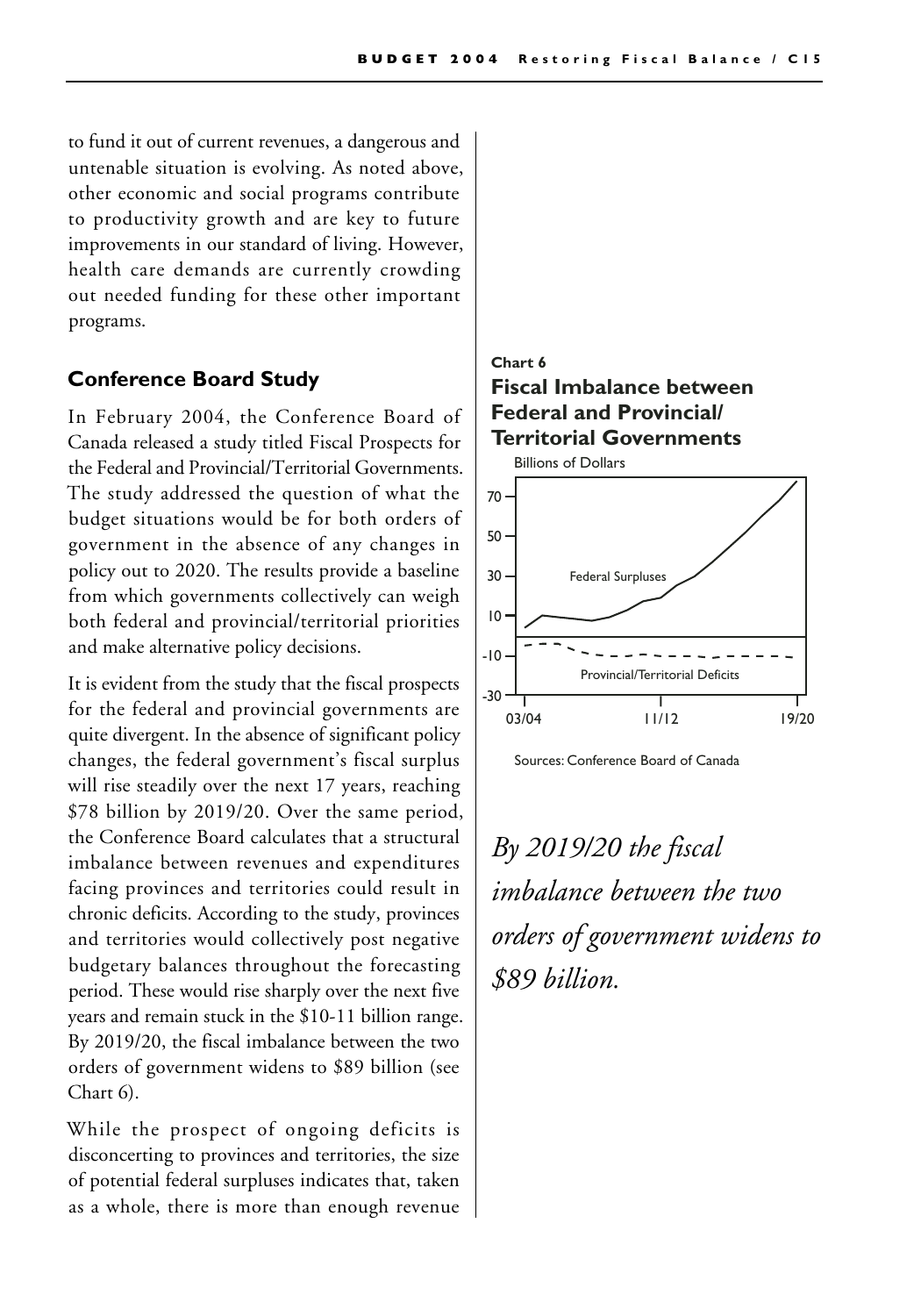**"Only the federal government will have the financial capacity to implement new initiatives, such as tax cuts and new discretionary program spending. …In contrast, the provinces and territories will have no leeway to implement new policy initiatives over the next two decades; as a collective group, they will neither be able to increase spending, nor cut taxes, without falling deeper into debt."**

**Conference Board of Canada Fiscal Prospects for the Federal and Provincial/Territorial Governments Update February 2004** being collected to sustain programs and balance the budgets of both the federal and provincial governments without increasing taxation. Given the magnitude of its surpluses, the federal government has the capacity to address not only the imbalances between it and the provinces, but also those among provinces. The Board's study underscores the fact that these issues can be readily addressed at the same time as federal goals, like debt reduction, are achieved.

One message from the study that must inform the Health Summit and the First Ministers' Meeting on Health Reform and Sustainability, is that health care costs are on a track that provincial treasuries alone cannot sustain. Even with prudent management, these costs are expected to increase by 5.2% per year over the next two decades, and to consistently exceed provincial revenue growth by 1 to 1.5%. Health care costs that grow faster than the economy cannot be sustained indefinitely and would overwhelm the resource capacity of both orders of government. In this regard, the consequences of the federal decision to only provide half of what Romanow said was needed to reform the health care system, if left unaddressed, will be felt for decades to come. Providing adequate funding for health care reform is necessary in order to accelerate the restructuring of the health care system and lower its growth trajectory.

Without a substantial increase in the federal share of funding for health care, the resulting deficits would result in more resources being siphoned off to service debt. This means that even less will be available, after addressing health care pressures, to deal with other important economic and social priorities. If these necessary investments in human and capital infrastructure are not made, Canada may well find itself in a negative loop in which flagging productivity constrains our long-term growth prospects, and in turn our ability to meet the increased health care obligations associated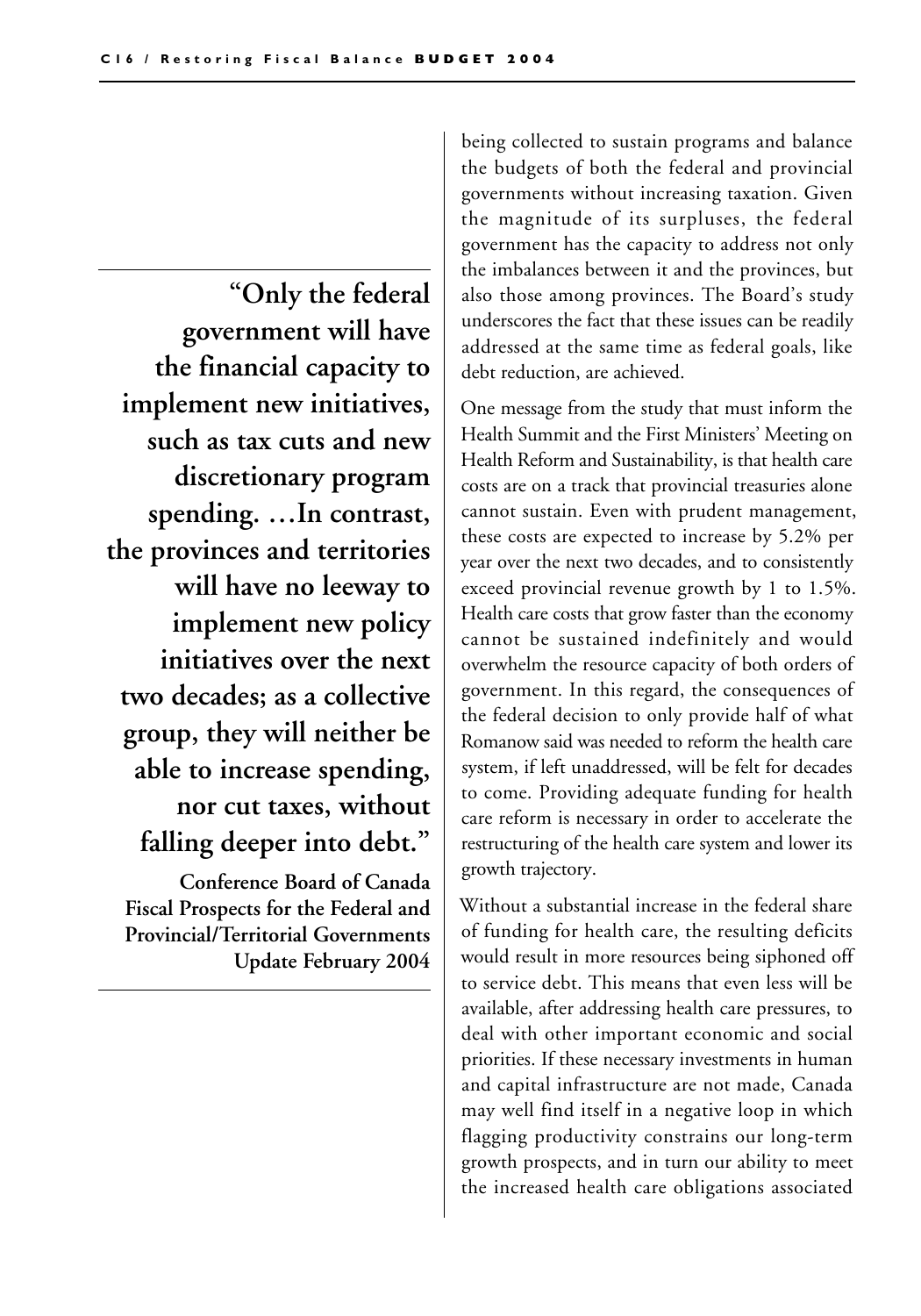with an ageing population. Crowding out is clearly not just an abstract concern, but one vital to fiscal arrangements and future economic health.

It is also worth noting that the Conference Board thinks that the impact of an ageing population on health care costs may be greater in the years beyond the time frame of the study. This is because the majority of baby boomers will not have reached 65 by 2020, and thus, the peak demand pressure on the health care system will likely come after the period covered by the study.

## ■ Fiscal Equilibrium in the **Canadian Federation**

Citizens of Canada understand that taxes are taxes, regardless of whether they are paid to their federal or provincial government, and that if the Conference Board's analysis is correct, they already pay enough to cover the cost of running all orders of government. The inability of the federal and provincial/territorial governments to agree on an efficient revenue allocation is a result of the lack of effective institutions to sort out and meet the priorities of Canadians.

The creation of the Council of the Federation could play an important role in strengthening the federation. Building on this initiative, arrangements need to be developed to expand the dialogue to include the federal government. The Premiers' recommendation that annual First Ministers' meetings be held would be a good start. Manitoba is pleased that Prime Minister Martin has committed to meet with Premiers and address the health care sustainability issue.

With the first of the baby boom generation soon approaching retirement age, there is a pressing need to agree on what must be done and a timetable for doing it. In this regard, shared priorities need to be treated as such. For example, in its approach to health care, the federal government should ensure

*... federal funding should be part of base funding, and not part of what is left over at the end of the fiscal year*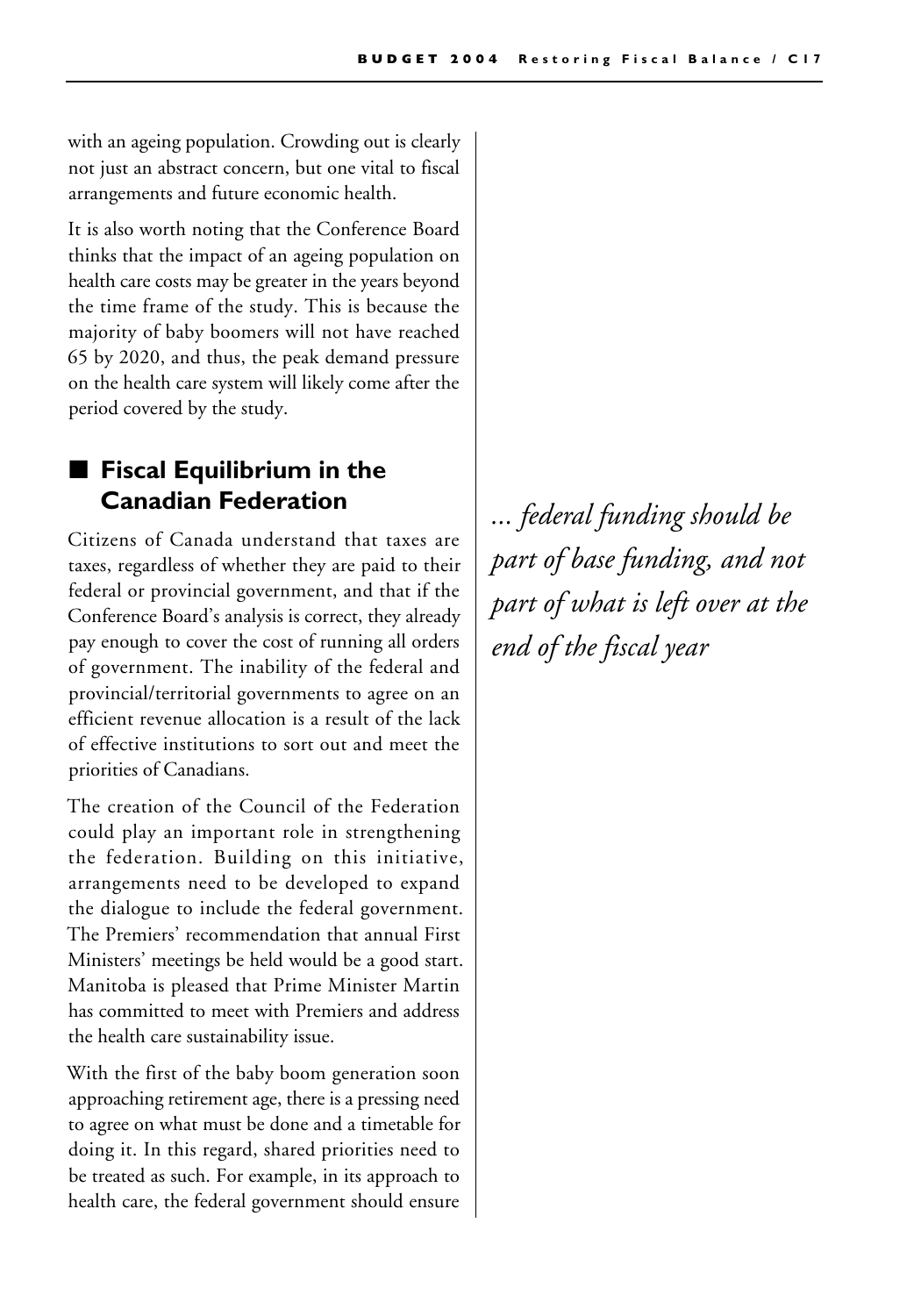that funding is on a first, not last, dollar basis. This would be consistent with the Premiers' perspective that federal funding should be part of base funding, and not part of what is left over at the end of the fiscal year.

The demographic forces at play in our country and indeed throughout western economies are such that Canada can no longer afford "policy drift." Missed opportunities to achieve efficient allocation of resources to public priorities are becoming increasingly costly for our country in terms of both our standard of living and quality of life. At their February 2004 meeting of the Council of the Federation, Premiers stated in regard to our number one priority that "...it is imperative that Canadians understand that without real reform and renewal and an affordable foundation, health care as we know it will not survive the decade."

The March 23, 2004 federal Budget did not provide provinces with any additional funding to help cover the cost of health care or other major social programs. As well, despite working over the past five years for improvements in the Equalization Program, no substantive progress was offered in the current renewal. Against this background, the federal government announced that it will begin working on a 10-year plan to ensure financial stability for the health care system in time for the Prime Minister's meeting with Premiers this summer.

Rather than working in silos on this common cause, Manitoba invites the federal government to work with provinces and territories to give substance to the principles of effective fiscal arrangements, and to work as partners in developing a comprehensive and viable financing plan for reform and sustainability, not only for health care, but also for other social programs and Equalization.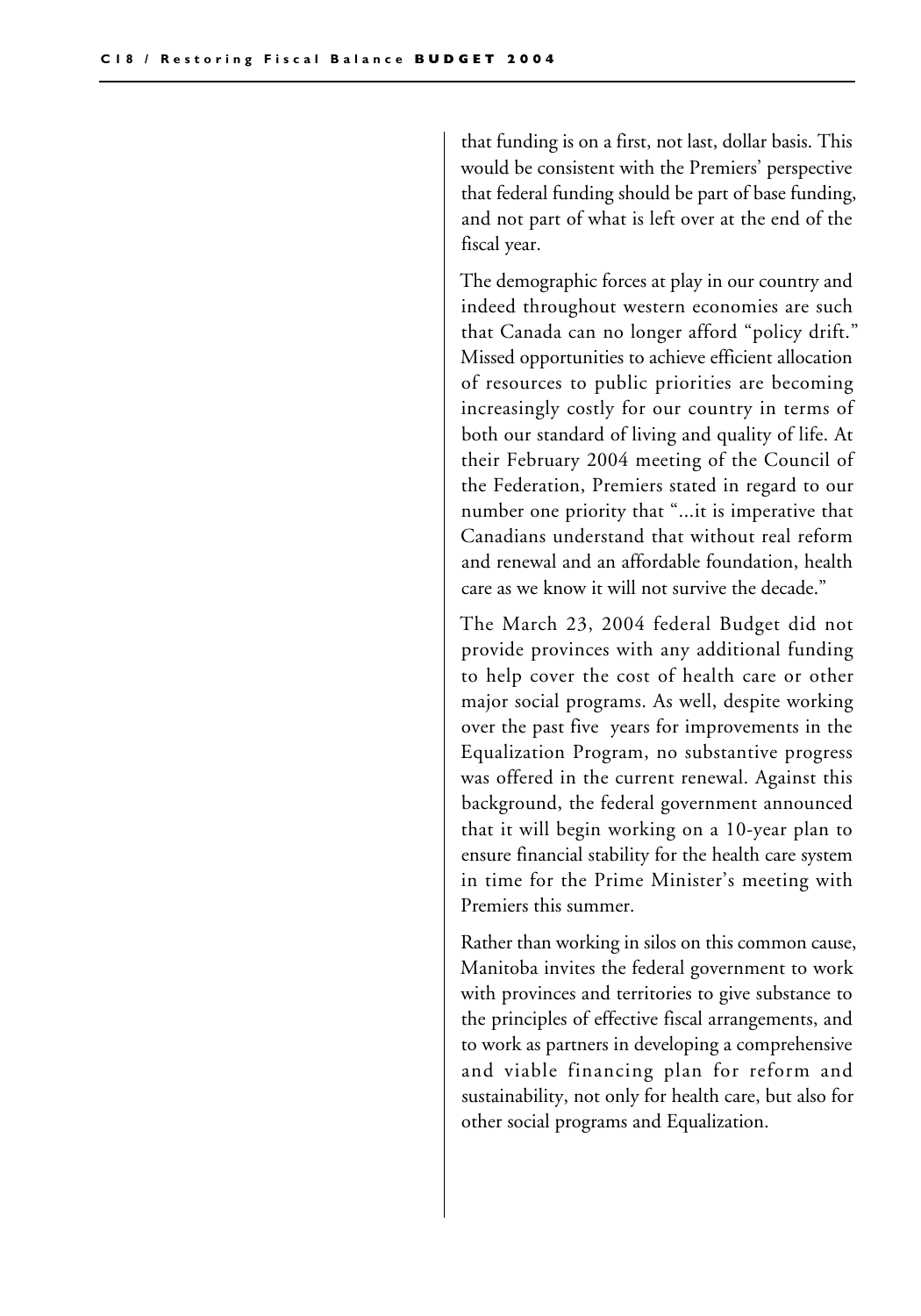### **Appendix A:**

### **Details of the 2003 Health Financing Arrangement**

|                                                          | 2003/04          | 2004/05               | 2005/06          | 3-Year<br>Total |  |  |  |  |
|----------------------------------------------------------|------------------|-----------------------|------------------|-----------------|--|--|--|--|
|                                                          |                  | (Billions of Dollars) |                  |                 |  |  |  |  |
| <b>Previously Announced Base Funding</b>                 | 0.7              | $\overline{1.3}$      | 1.9              | 3.9             |  |  |  |  |
| <b>New Funding to Provinces/Territories</b>              |                  |                       |                  |                 |  |  |  |  |
| <b>One-Time Funding</b>                                  |                  |                       |                  |                 |  |  |  |  |
|                                                          | $\overline{1.0}$ | 1.0                   | 0.5              | 2.5             |  |  |  |  |
|                                                          | 2.0              |                       |                  | 2.0             |  |  |  |  |
| Diagnostic/Medical Equipment Fund                        | 0.5              | 0.5                   | 0.5              | 1.5             |  |  |  |  |
|                                                          | 3.5              | 1.5                   | 1.0              | 6.0             |  |  |  |  |
| <b>Ongoing Funding</b>                                   |                  |                       |                  |                 |  |  |  |  |
|                                                          | 1.0              | 1.5                   | 3.5              | 6.0             |  |  |  |  |
|                                                          | 4.5              | 3.0                   | 4.5              | 12.0            |  |  |  |  |
| <b>Funding for the Federal Government's Own Programs</b> |                  |                       |                  |                 |  |  |  |  |
|                                                          | 1.0              | $\mathsf{L}$          | $\overline{1.3}$ | 3.4             |  |  |  |  |
| Total Federal Announcements                              | 6.2              | 5.4                   | 7.7              | 19.3            |  |  |  |  |

<sup>1</sup> The Additional CHST Supplement of \$2 billion was made available to provinces and territories in 2003/04.

 $<sup>2</sup>$  Includes information technology, research hospitals, First Nations health and other federal health initiatives and priorities.</sup>

- The 2003 Health Financing Arrangement did not provide provinces and territories with any new money in the CHST base to fund core medical services, beyond that which was previously announced in the federal government's October 2000 Economic Statement and Budget Update.
- The CHST Supplement (\$2.5 billion), the additional CHST Supplement (\$2 billion) and the Diagnostic/Medical Equipment Fund (\$1.5 billion) are one-time funds. Thus \$6 billion, or half of the total \$12 billion in new funding was one-time and not built into the base.
- The federal government provided \$7.5 billion over three years for health reform. Of this total, \$6 billion is ongoing related to the Health Reform Fund, and \$1.5 billion is one-time funding related to the Diagnostic/Medical Equipment Fund. Federal funding for health reform is only half of the \$15 billion recommended in the Romanow Report; there is a \$7.5 billion shortfall which is termed the "Romanow Gap."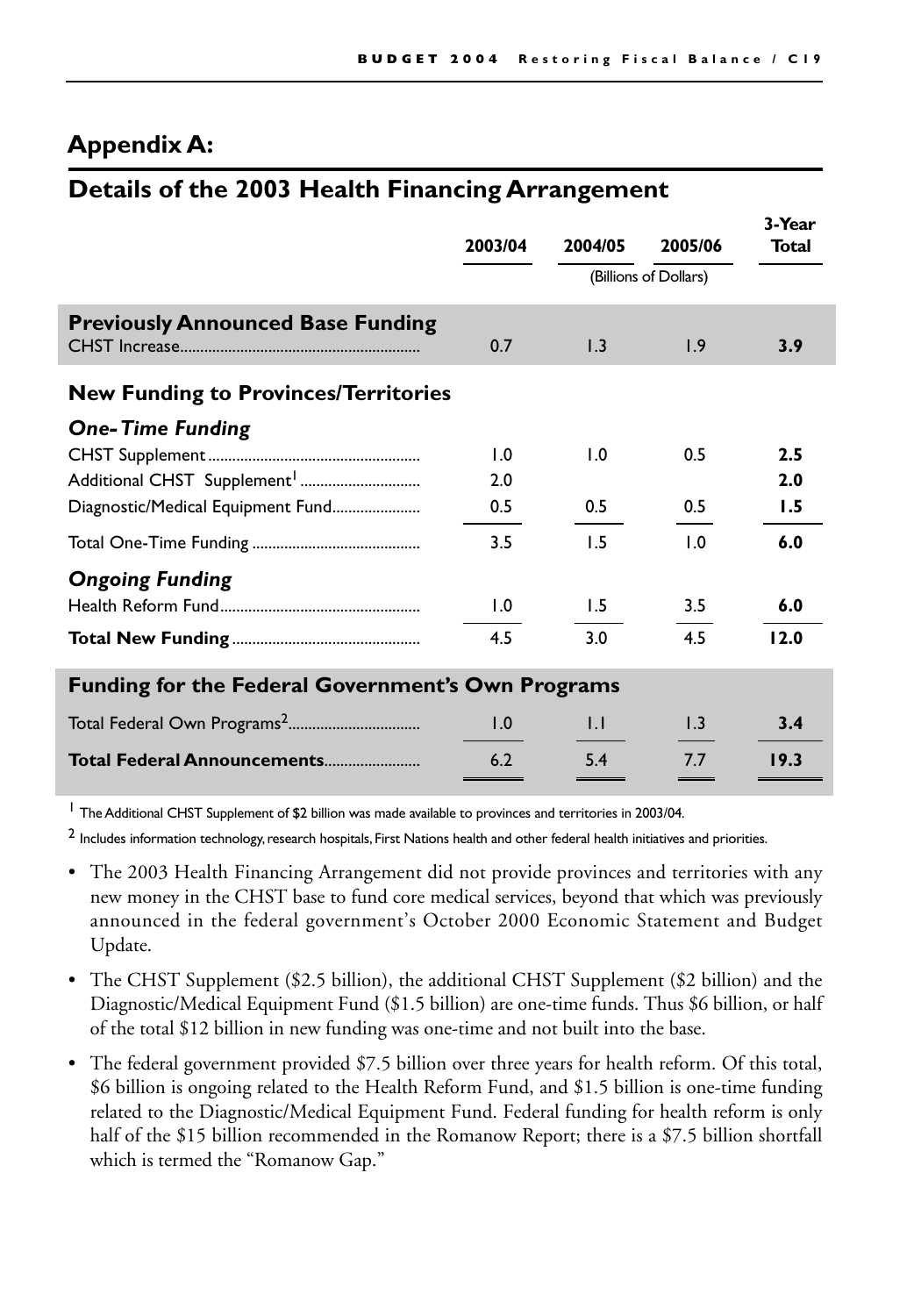## **Appendix B: Splitting the CHST**

There is broad support for the federal government's decision to implement the recommendation of the Romanow Commission and split the CHST into separate health (CHT) and social (CST) transfers in order to increase transparency and accountability to the public. While the principle is sound and broadly supported, the manner in which the split has been made creates serious concerns with respect to funding for post-secondary education and social services, in particular.

## **Base Federal Funding of Major Social Programs, 1994/95 to 2007/08**

(Billions of Dollars)

|                          | <b>EPF/CAP</b> |         | <b>CHST</b>  | <b>CHT/CST</b> |         |         |         |
|--------------------------|----------------|---------|--------------|----------------|---------|---------|---------|
|                          | 1994/95        | 1995/96 | <b>Years</b> | 2004/05        | 2005/06 | 2006/07 | 2007/08 |
| Health                   | 8. I           | 8.0     | $\cdots$     | 12.7           | 13.0    | 13.4    | 13.8    |
| Other Social<br>Programs | 10.6           | 10.5    | $\cdots$     | 7.9            | 8.2     | 8.5     | 8.8     |
| Total                    | 18.7           | 18.5    | $\cdots$     | 20.6           | 21.2    | 21.9    | 22.6    |

Note: Estimates do not include funds provided by the federal government in respect of health care reform. Source: Finance Canada

> Prior to the creation of the CHST, federal support for health and post-secondary education was provided as a block transfer through Established Programs Financing (EPF) transfers, while support for social services was provided on a 50:50 costsharing basis through the Canada Assistance Plan (CAP).

> The table above compares federal cash funding levels for health under EPF and the new CHT. It also shows federal cash funding for post-secondary education and social services, as it existed under EPF and CAP, compared with the new CST. Since there was no separate accounting of individual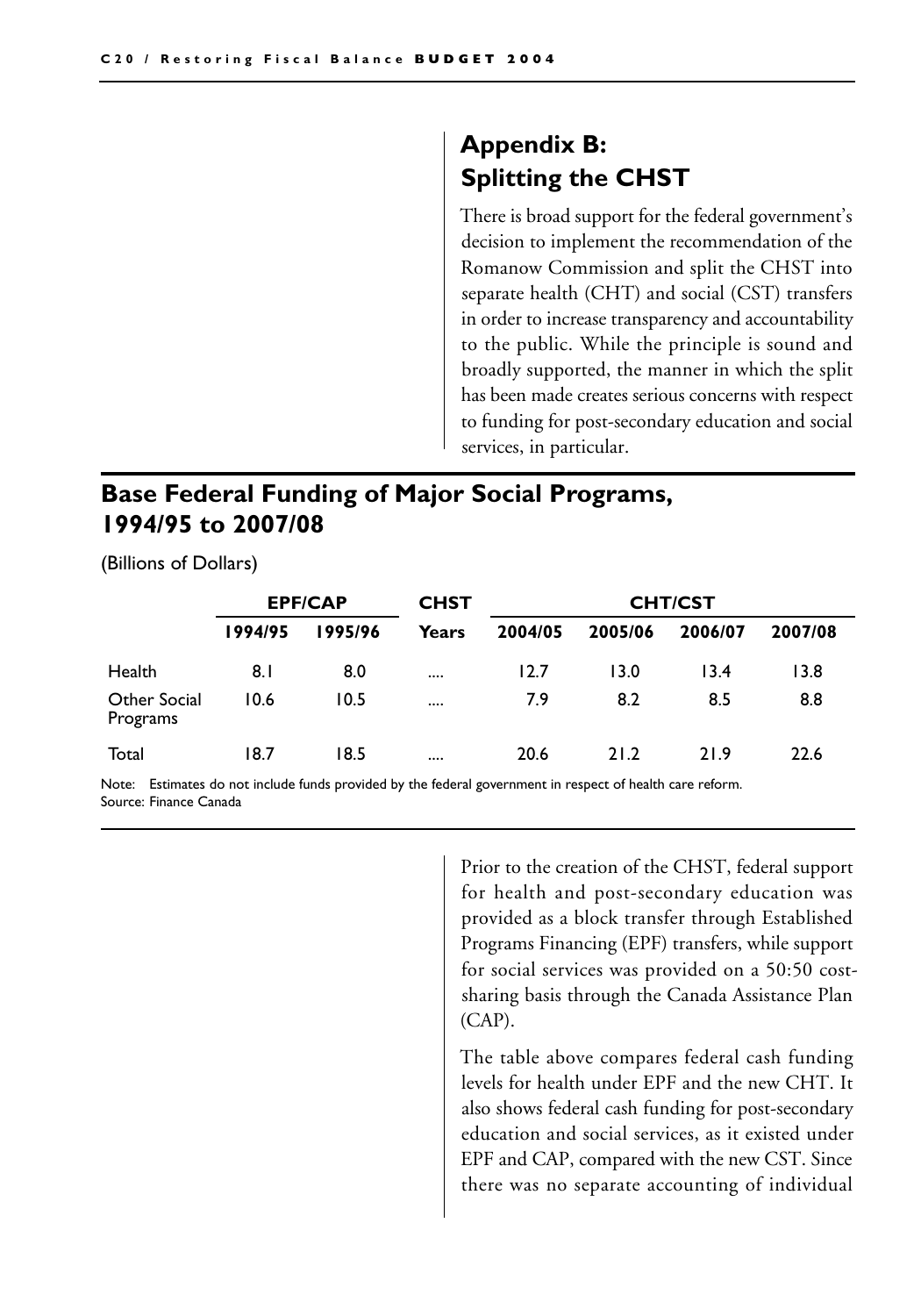program support under the CHST, no figures are available for the 1996/97 through 2003/04 period.

As the table shows, federal cash transfers for major social programming (CHT plus CST) will be \$20.6 billion in 2004/05, or \$1.9 billion higher than in 1994/95. This "net" increase is actually comprised of an increase in funding for health of \$4.6 billion, and a reduction in funding for post-secondary education and social services of \$2.7 billion. This means that about 60% of the apparent increase in federal support for health care comes at the expense of its commitment to social services and post-secondary education.

The \$7.9 billion provinces and territories are to receive in 2004/05 through the CST is the same amount they received in 1988/89. Beyond the fact that the real value of this transfer has been eroded by inflation, the transfer puts additional responsibilities on provinces and territories for delivering services in respect of early childhood development.

The decision of the federal government to reallocate funds away from post-secondary education and social services to raise its share of funding for health care is contrary to the explicit recommendations of the Romanow Commission; "In addressing the apparent deficit in health funding, that deficit should not be passed on to post-secondary education and social assistance." 6